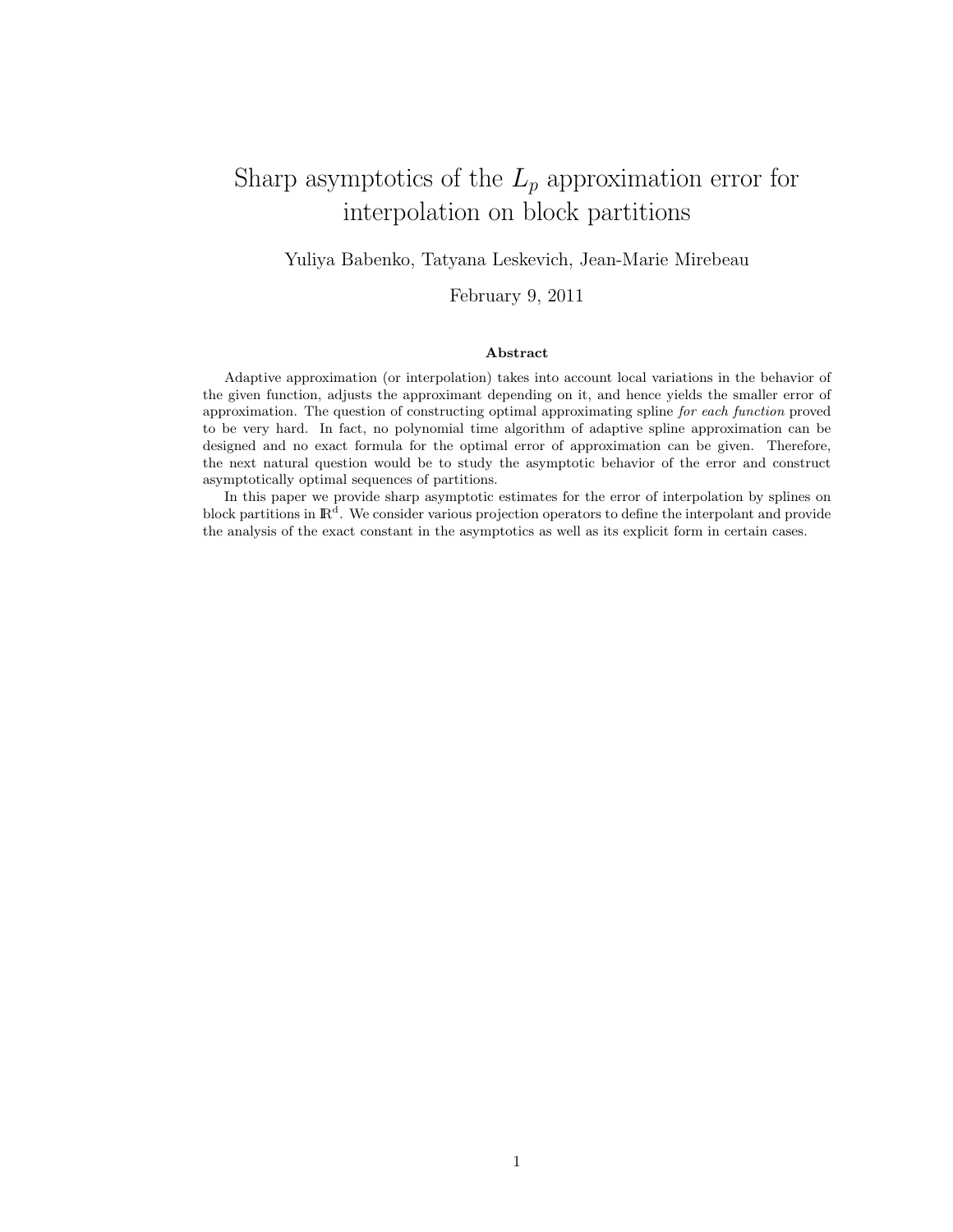Yuliya Babenko Department of Mathematics and Statistics Sam Houston State University Box 2206 Huntsville, TX, USA 77340-2206 Phone: 936.294.4884 Fax: 936.294.1882 Email: babenko@shsu.edu

Tatyana Leskevich Department of Mathematical Analysis Dnepropetrovsk National University pr. Gagarina, 72, Dnepropetrovsk, UKRAINE, 49050 Email: tleskevich@gmail.com

Jean-Marie Mirebeau

UPMC Univ Paris 06, UMR 7598, Laboratoire Jacques-Louis Lions, F-75005, Paris, France CNRS, UMR 7598, Laboratoire Jacques-Louis Lions, F-75005, Paris, France Email: mirebeau@ann.jussieu.fr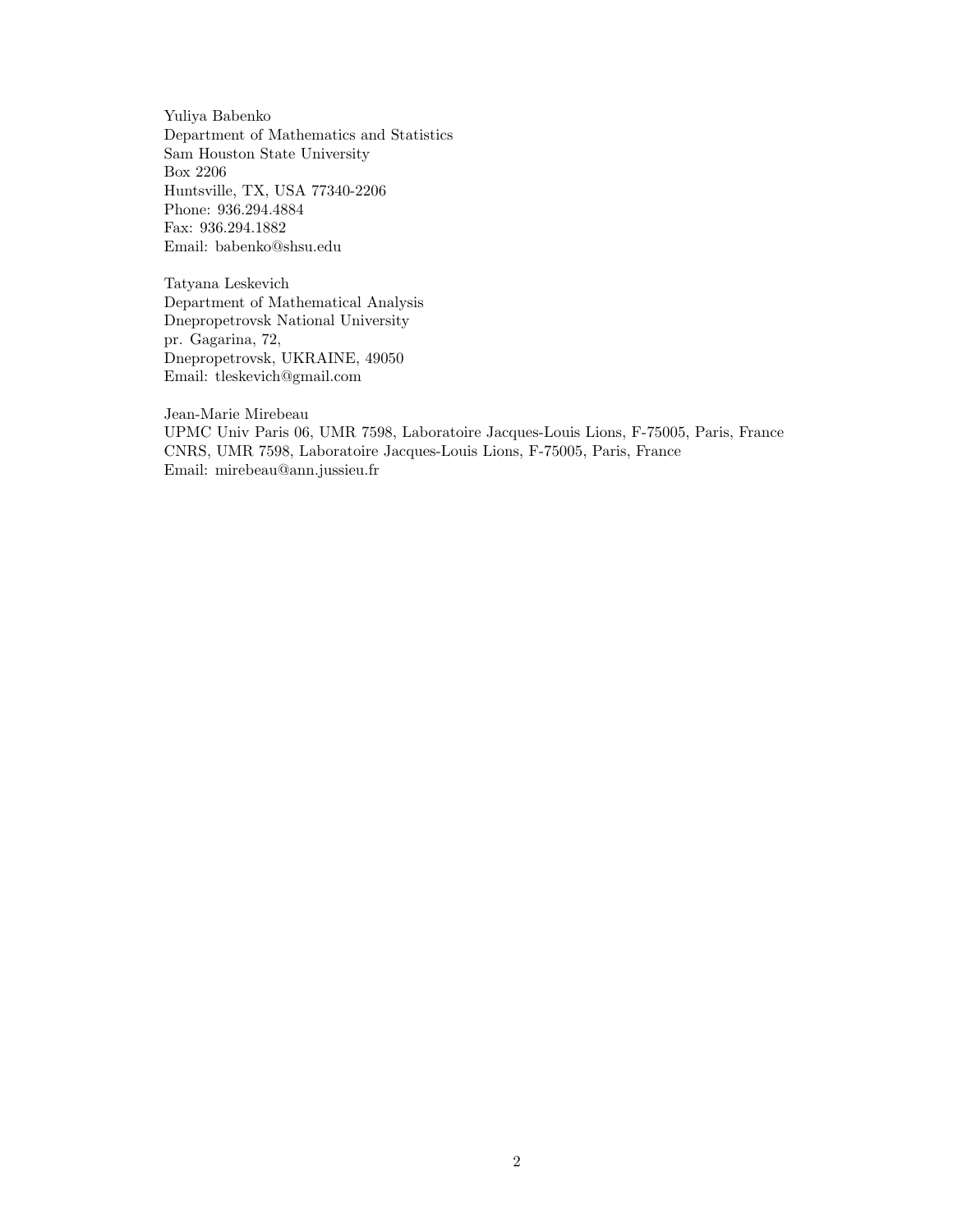# 1 Introduction

The goal of this paper is to study the adaptive approximation by interpolating splines defined over block partitions in  $\mathbb{R}^d$ . With the help of introduced projection operator we shall handle the general case, and then apply the obtained estimates to several different interpolating schemes most commonly used in practice.

Our approach is to introduce the "error function" which reflects the interaction of approximation procedure with polynomials. Throughout the paper we shall study the asymptotic behavior of the approximation error and, whenever possible, the explicit form of the error function which plays a major role in finding the constants in the formulae for exact asymptotics.

#### 1.1 The projection operator

Let us first introduce the definitions that will be necessary to state the main problem and the results of this paper.

We consider a fixed integer  $d \geq 1$  and we denote by  $x = (x_1, \dots, x_d)$  the elements of  $\mathbb{R}^d$ . A block R is a subset of  $\mathbb{R}^d$  of the form

$$
R = \prod_{1 \le i \le d} [a_i, b_i]
$$

where  $a_i < b_i$ , for all  $1 \leq i \leq d$ . For any block  $R \subset \mathbb{R}^d$ , by  $L_p(R)$ ,  $1 \leq p \leq \infty$ , we denote the space of measurable functions  $f: R \rightarrow {\rm I\!R}$  for which the value

$$
||f||_p = ||f||_{L_p(R)} := \begin{cases} \left(\int_R |f(x)|^p dx\right)^{\frac{1}{p}}, & \text{if } 1 \le p < \infty, \\ \left.\int_R |f(x)|^p dx\right)^{\frac{1}{p}}, & \text{if } p = \infty. \end{cases}
$$

is finite. We also consider the space  $C^0(R)$  of continuous functions on R equipped with the uniform norm  $\|\cdot\|_{L_{\infty}(R)}$ . We shall make a frequent use of the canonical block  $\mathbb{I}^d$ , where I is the interval

$$
\mathbb{I}:=\left[-\frac{1}{2},\frac{1}{2}\right]
$$

.

Next we define the space  $V := C^{0}(\mathbb{I}^{d})$  and the norm  $\|\cdot\|_{V} := \|\cdot\|_{L_{\infty}(\mathbb{I}^{d})}$ . Throughout this paper we consider a linear and bounded (hence, continuous) operator  $I: V \to V$ . This implies that there exists a constant  $C_I$  such that

<span id="page-2-0"></span>
$$
\|\operatorname{I} u\|_{V} \le C_{\operatorname{I}} \|u\|_{V} \text{ for all } u \in V. \tag{1.1}
$$

We assume furthermore that I is a projector, which means that it satisfies

<span id="page-2-1"></span>
$$
I \circ I = I. \tag{1.2}
$$

Let R be an arbitrary block. It is easy to show that there exists a unique  $x_0 \in \mathbb{R}^d$  and a unique diagonal matrix  $D$  with positive diagonal coefficients such that the transformation

<span id="page-2-4"></span>
$$
\phi(x) := x_0 + Dx \text{ satisfies } \phi(\mathbb{I}^d) = R. \tag{1.3}
$$

The volume of R, denoted by |R|, is equal to  $\det(D)$ . For any function  $f \in C^{0}(R)$  we then define

<span id="page-2-2"></span>
$$
I_R f := I(f \circ \phi) \circ \phi^{-1}.
$$
\n(1.4)

Note that

<span id="page-2-3"></span>
$$
||f - I_R f||_{L_p(R)} = (\det D)^{\frac{1}{p}} ||f \circ \phi - I(f \circ \phi)||_{L_p(\mathbb{I}^d)}.
$$
\n(1.5)

A block partition R of a block  $R_0$  is a finite collection of blocks such that their union covers  $R_0$  and which pairwise intersections have zero Lebesgue measure. If  $R$  is a block partition of a block  $R_0$  and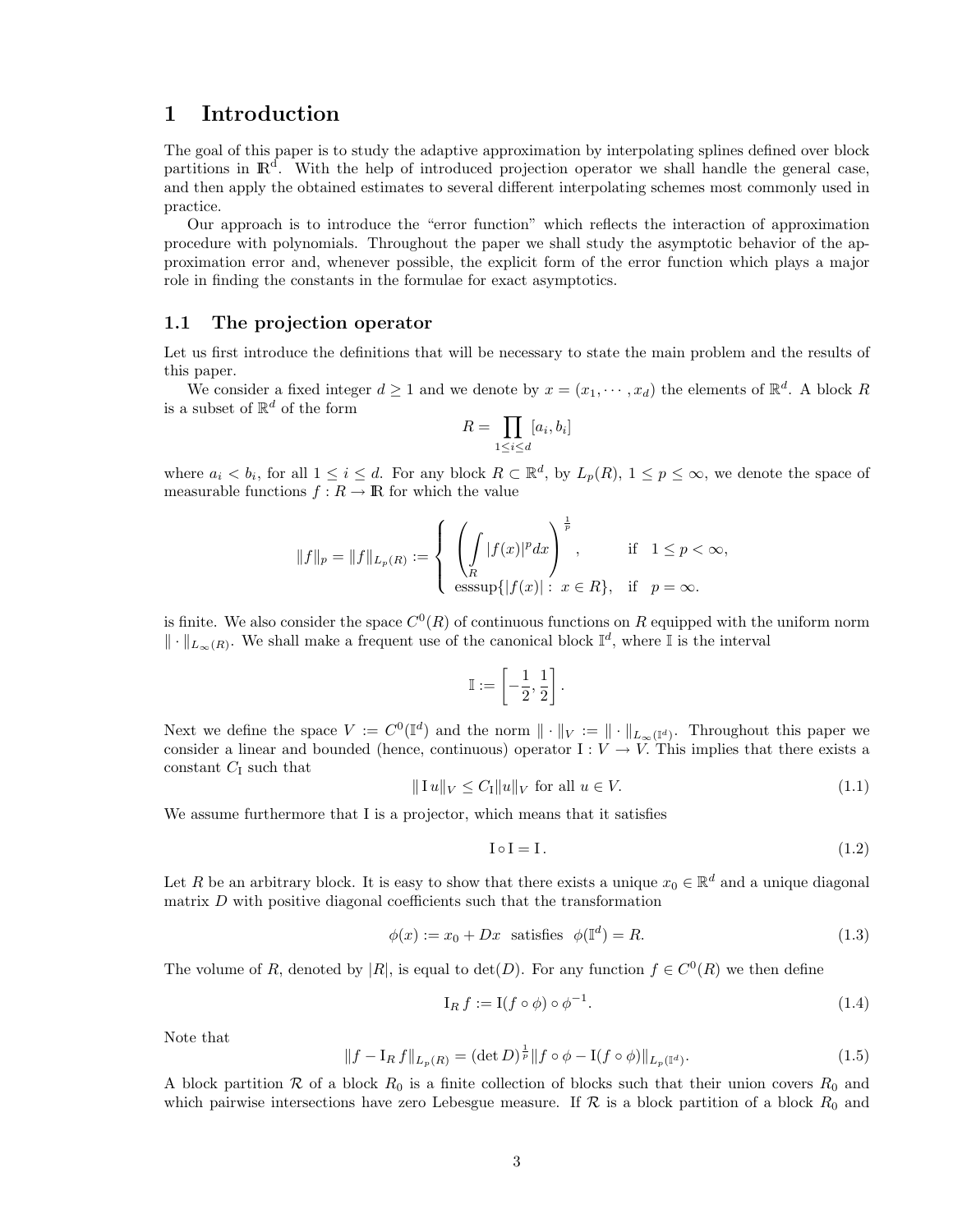if  $f \in C^{0}(R_{0}),$  by  $I_{\mathcal{R}} f \in L_{\infty}(R_{0})$  we denote the (possibly discontinuous) function which coincides with  $I_R f$  on the interior of each block  $R \in \mathcal{R}$ .

Main Question. The purpose of this paper is to understand the asymptotic behavior of the quantity

$$
||f - I_{\mathcal{R}_N} f||_{L_p(R_0)}
$$

for each given function f on  $R_0$  from some class of smoothness, where  $(\mathcal{R}_N)_{N\geq 1}$  is a sequence of block partitions of  $R_0$  that are optimally adapted to f.

Note that the exact value of this error can be explicitly computed only in trivial cases. Therefore, the natural question is to study the asymptotic behavior of the error function, i.e. the behavior of the error as the number of elements of the partition  $\mathcal{R}_N$  tends to infinity.

Most of our results hold with only assumptions  $(1.1)$  of continuity of the operator I, the projection axiom [\(1.2\)](#page-2-1), and the definition of  $I_R$  given by [\(1.4\)](#page-2-2). Our analysis therefore applies to various projection operators I, such as the  $L_2$ -orthogonal projection on a space of polynomials, or spline interpolating schemes described in §[1.4.](#page-5-0)

#### 1.2 History

The main problem formulated above is interesting for functions of arbitrary smoothness as well as for various classes of splines (for instance, for splines of higher order, interpolating splines, best approximating splines, etc.). In the univariate case general questions of this type have been investigated by many authors. The results are more or less complete and have numerous applications (see, for example, [\[11\]](#page-19-0)).

Fewer results are known in the multivariate case. Most of them, starting with the works [\[1,](#page-18-0) [9\]](#page-19-1), are for the case of approximation by splines on triangulations (for review of existing results see, for instance [\[2,](#page-18-1) [3,](#page-18-2) [6,](#page-19-2) [7,](#page-19-3) [10,](#page-19-4) [12\]](#page-19-5)). However, in applications where preferred directions exist, box partitions are sometimes more convenient and efficient.

The first result on the error of interpolation on rectangular partitions by bivariate splines linear in each variable (or bilinear) is due to D'Azevedo [\[8\]](#page-19-6) who obtained local (on a single rectangle) error estimates. In [\[4\]](#page-18-3) Babenko obtained the exact asymptotics for the error (in  $L_1$ ,  $L_2$ , and  $L_{\infty}$  norms) of interpolation of  $C^2(\mathbb{I}^d)$  functions by bilinear splines.

In [\[5\]](#page-19-7) Babenko generalized the result to interpolation and quasiinterpolation of a function  $f \in C^2(\mathbb{I}^d)$ with arbitrary but fixed throughout the domain signature (number of positive and negative second-order partial derivatives). However, the norm used to measure the error of approximation was uniform.

In this paper we use a different, more abstract, approach which allows us to obtain the exact asymptotics of the error in a more general framework which can be applied to many particular interpolation schemes by an appropriate choice of the interpolation operator. In general, the constant in the asymptotics is implicit. However, imposing additional assumptions on the interpolation operator allows us to compute the constant explicitly.

The paper is organized as follows. Section [1.5](#page-6-0) contains the statements of main approximation results. The closer study of the error function, as well as its explicit formulas under some restrictions, can be found in Section [2.](#page-7-0) The proofs of the theorems about asymptotic behavior of the error are contained in Section [3.](#page-12-0)

#### 1.3 Polynomials and the error function

In order to obtain the asymptotic error estimates we need to study the interaction of the projection operator I with polynomials.

The notation  $\alpha$  always refers to a *d*-vector of non-negative integers

$$
\alpha = (\alpha_1, \cdots, \alpha_d) \in \mathbb{Z}_+^d.
$$

For each  $\alpha$  we define the following quantities

$$
|\alpha| := \sum_{1 \leq i \leq d} \alpha_i, \quad \alpha! := \prod_{1 \leq i \leq d} \alpha_i!, \quad \max(\alpha) := \max_{1 \leq i \leq d} \alpha_i.
$$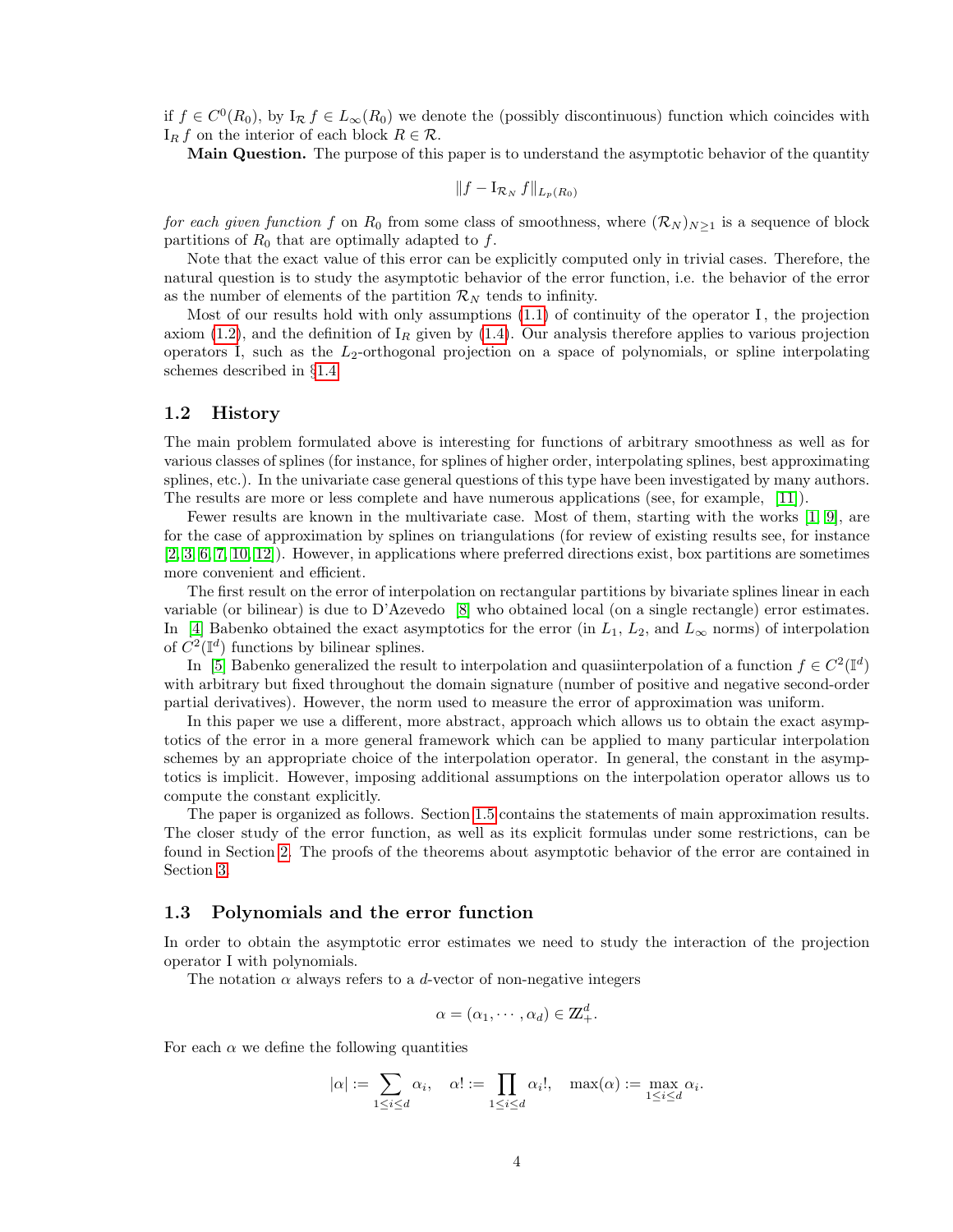We also define the monomial

$$
X^{\alpha} := \prod_{1 \leq i \leq d} X_i^{\alpha_i},
$$

where the variable is  $X = (X_1, ..., X_d) \in \mathbb{R}^d$ . Finally, for each integer  $k \geq 0$  we define the following three vector spaces of polynomials

<span id="page-4-2"></span>
$$
\begin{array}{rcl}\n\mathbb{P}_k &:= & \text{Vect}\{X^\alpha : |\alpha| \le k\}, \\
\mathbb{P}_k^* &:= & \text{Vect}\{X^\alpha : \max(\alpha) \le k \text{ and } |\alpha| \le k+1\}, \\
\mathbb{P}_k^{**} &:= & \text{Vect}\{X^\alpha : \max(\alpha) \le k\}.\n\end{array} \tag{1.6}
$$

Note that clearly  $\dim(\mathbb{P}_k^{**}) = (k+1)^d$ . In addition, a classical combinatorial argument shows that

$$
\dim \mathbb{P}_k = \binom{k+d}{d}.
$$

Furthermore,

$$
\dim \mathbb{P}_k^* = \dim \mathbb{P}_{k+1} - d = \binom{k+d+1}{d} - d.
$$

By  $V_I$  we denote the image of I, which is a subspace of  $V = C^0(\mathbb{I}^d)$ . Since I is a projector [\(1.2\)](#page-2-1), we have

$$
V_{\mathcal{I}} = \{ \mathcal{I}(f) : \ f \in V \} = \{ f \in V : \ f = \mathcal{I}(f) \}. \tag{1.7}
$$

From this point on, the integer  $k$  is fixed and defined as follows

<span id="page-4-0"></span>
$$
k = k(I) := \max\{k' \ge 0 : \mathbb{P}_{k'} \subset V_I\}
$$
\n(1.8)

Hence, the operator I reproduces polynomials of total degree less or equal than k. (If  $k = \infty$  then we obtain, using the density of polynomials in V and the continuity of I, that  $I(f) = f$  for all  $f \in V$ . We exclude this case from now on.)

In what follows, by  $m$  we denote the integer defined by

$$
m = m(I) := k + 1,\t\t(1.9)
$$

where  $k = k(1)$  is defined in [\(1.8\)](#page-4-0). By  $\mathbb{H}_m$  we denote the space of homogeneous polynomials of degree m

$$
\mathbb{H}_m := \text{Vect}\{X^\alpha : |\alpha| = m\}.
$$

We now introduce a function  $K_I$  on  $\mathbb{H}_m$ , further referred to as the "error function".

Definition 1.1 (Error Function) For all  $\pi \in H_m$ 

<span id="page-4-1"></span>
$$
K_I(\pi) := \inf_{|R|=1} \|\pi - \mathcal{I}_R \pi\|_{L_p(R)},\tag{1.10}
$$

where the infimum is taken over all blocks  $R$  of unit d-dimensional volume.

The error function K plays a major role in our asymptotical error estimates developed in the next subsection. Hence, we dedicate §2 to its close study, and we provide its explicit form in various cases.

The optimization [\(1.10\)](#page-4-1) among blocks can be rephrased into an optimization among diagonal matrices. Indeed, if  $|R| = 1$ , then there exists a unique  $x_0 \in \mathbb{R}^d$  and a unique diagonal matrix with positive coefficients such that  $R = \phi(\mathbb{I}^d)$  with  $\phi(x) = x_0 + Dx$ . Furthermore, the homogeneous component of degree m is the same in both  $\pi \circ \phi$  and  $\pi \circ D$ , hence  $\pi \circ \phi - \pi \circ D \in \mathbb{P}_k$  (recal that  $m = k + 1$ ) and therefore this polynomial is reproduced by the projection operator I. Using the linearity of I, we obtain

$$
\pi \circ \phi - \mathcal{I}(\pi \circ \phi) = \pi \circ D - \mathcal{I}(\pi \circ D).
$$

Combining this with [\(1.5\)](#page-2-3), we obtain that

<span id="page-4-3"></span>
$$
K_I(\pi) = \inf_{\substack{\det D = 1 \\ D \ge 0}} ||\pi \circ D - I(\pi \circ D)||_{L_p(\mathbb{I}^d)},
$$
\n(1.11)

where the infimum is taken over the set of diagonal matrices with non-negative entries and unit determinant.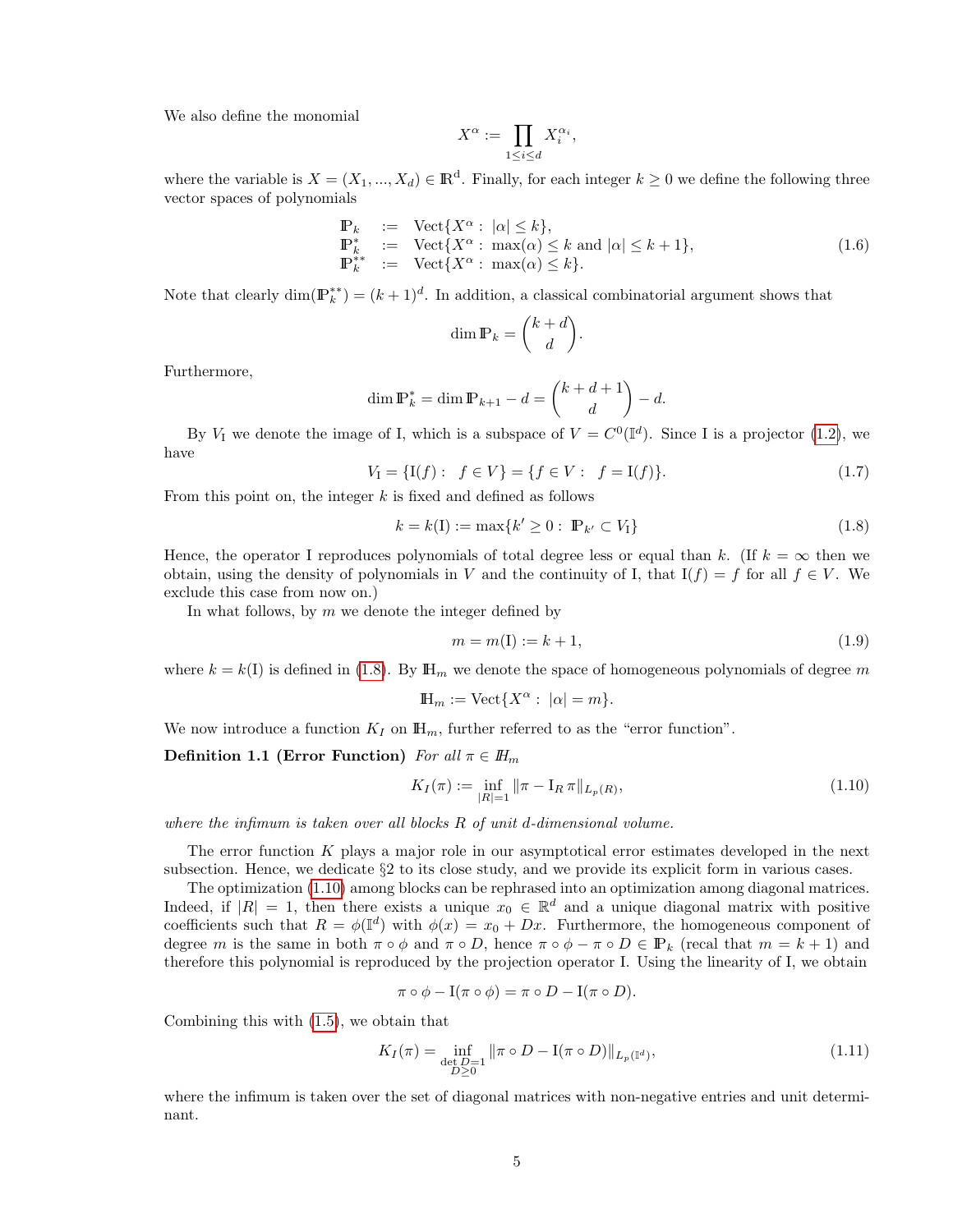#### <span id="page-5-0"></span>1.4 Examples of projection operators

<span id="page-5-1"></span>In this section we define several possible choices for the projection operator I which are consistent with [\(1.8\)](#page-4-0) and, in our opinion, are most useful for practical purposes. However, many other possibilities could be considered.

**Definition 1.2**  $(L_2(\mathbb{I}^d))$  orthogonal projection) We may define  $I(f)$  as the  $L_2(\mathbb{I}^d)$  orthogonal projection of f onto one of the spaces of polynomials  $\mathbb{P}_k$ ,  $\mathbb{P}_k^*$  or  $\mathbb{P}_k^{**}$  defined in [\(1.6\)](#page-4-2).

If the projection operator I is chosen as in Definition [1.2,](#page-5-1) then a simple change of variables shows that for any block R, the operator  $I_R$  defined by  $(1.4)$  is the  $L_2(R)$  orthogonal projection onto the same space of polynomials.

To introduce several possible interpolation schemes for which we obtain the estimates using our approach, we consider a set  $U_k \subset \mathbb{I}$  of cardinality  $\#(U_k) = k+1$  (special cases are given below). For any  $\mathbf{u} = (u_1, \dots, u_d) \in U_k^d$  we define an element of  $\mathbb{P}_k^{**}$  as follows

$$
\mu_{\mathbf{u}}(X) := \prod_{1 \leq i \leq d} \left( \prod_{\substack{v \in U_k \\ v \neq u_i}} \frac{X_i - v}{u_i - v} \right) \in \mathbb{P}_k^{**}.
$$

Clearly,  $\mu_{\mathbf{u}}(\mathbf{u}) = \mu_{\mathbf{u}}(u_1, \dots, u_d) = 1$  and  $\mu_{\mathbf{u}}(\mathbf{v}) = \mu_{\mathbf{u}}(v_1, \dots, v_d) = 0$  if  $\mathbf{v} = (v_1, \dots, v_d) \in U_k^d$  and  $v \neq u$ .

It follows that the elements of  $B := (\mu_{\mathbf{u}})_{\mathbf{u} \in U^d_k}$  are linearly independent. Since  $\#(B) = \#(U^d_k) =$  $(k+1)^d = \dim(\mathbb{P}_k^{**}), B$  is a basis of  $\mathbb{P}_k^{**}.$ 

Therefore, any element of  $\mu \in \mathbb{P}_{k}^{**}$  can be written in the form

$$
\mu(X) = \sum_{\mathbf{u} \in U_k^d} \lambda_{\mathbf{u}} \mu_{\mathbf{u}}(X).
$$

It follows that there is a unique element of  $\mu \in \mathbb{P}_k^{**}$  such that  $\mu(\mathbf{u}) = f(\mathbf{u})$  for all  $\mathbf{u} \in U_k^d$ . We define  $I f := \mu$ , namely

$$
(\mathrm{I} f)(X) := \sum_{\mathbf{u} \in U_k^d} f(\mathbf{u}) \mu_{\mathbf{u}}(X) \in \mathbb{P}_k^{**}.
$$

We may take  $U_k$  to be the set of  $k+1$  equi-spaced points on  $\mathbb I$ 

<span id="page-5-2"></span>
$$
U_k = \left\{ -\frac{1}{2} + \frac{n}{k} : 0 \le n \le k \right\}.
$$
 (1.12)

We obtain a different, but equally relevant, operator I by choosing  $U_k$  to be the set of Tchebychev points on I

<span id="page-5-3"></span>
$$
U_k = \left\{ \frac{1}{2} \cos\left(\frac{n\pi}{k}\right) : 0 \le n \le k \right\}.
$$
\n(1.13)

Different interpolation procedures can be used to construct I. Another convenient interpolation scheme is to take

$$
\mathbf{I}(f) \in \mathbb{P}_k^*
$$

and  $I(f) = f$  on a subset of  $U_k^d$ . This subset contains dim  $\mathbb{P}_k^*$  points, which are convenient to choose first on the boundary of  $\mathbb{I}^d$  and then (if needed) at some interior lattice points. Note that since dim  $\mathbb{P}_k^*$  <  $\#(U_k^d) = (k+1)^d$ , it is always possible to construct such an operator.

If the projection operator I is chosen as described above, then for any block R and any  $f \in C^{0}(R)$ ,  $I_R(f)$  is the unique element of respective space of polynomials which coincides with f at the image  $\phi(p)$ of the points p mentioned in the definition of I, by the transformation  $\phi$  described in [\(1.3\)](#page-2-4).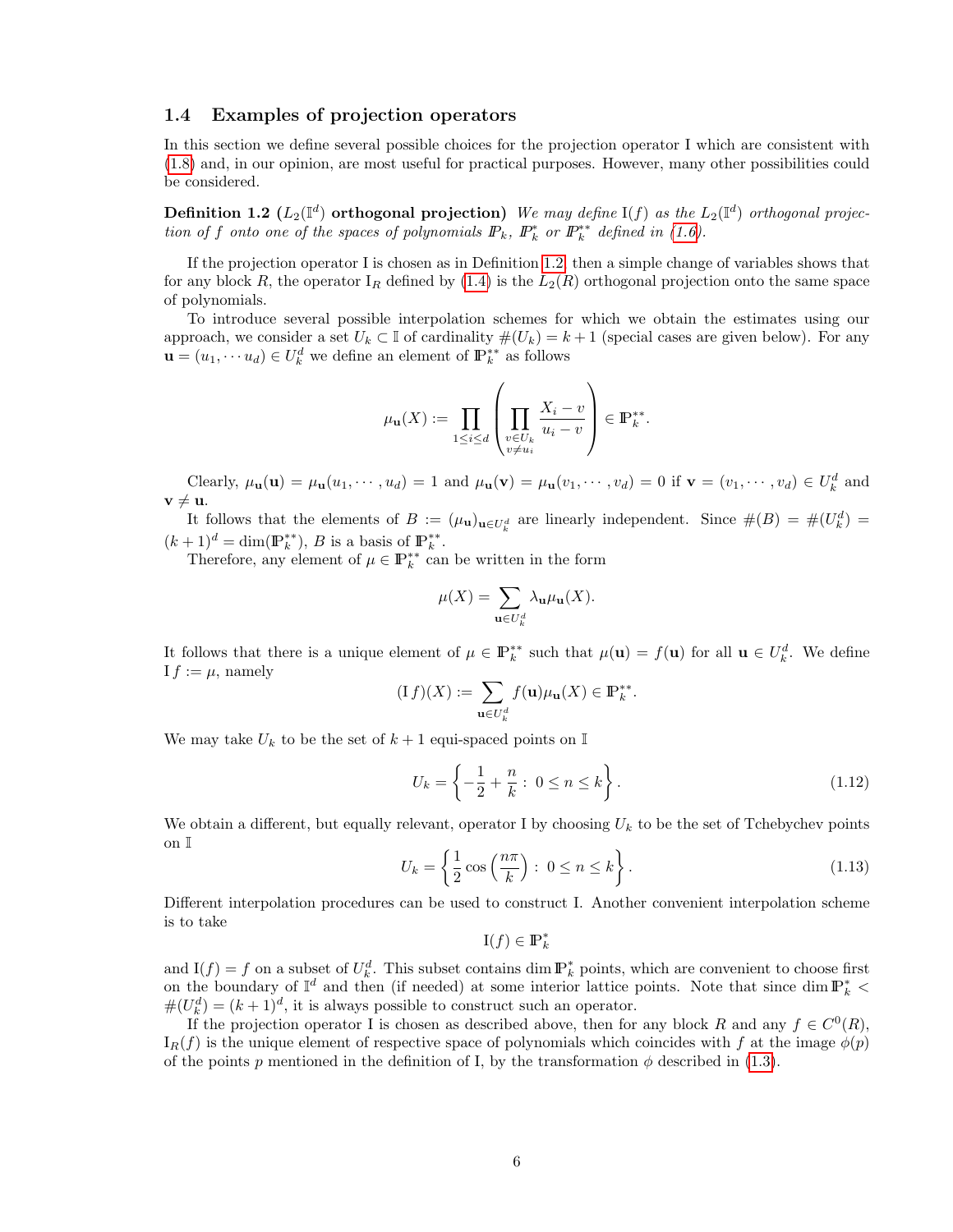#### <span id="page-6-0"></span>1.5 Main results

In order to obtain the approximation results we often impose a slight technical restriction (which can be removed, see for instance [\[2\]](#page-18-1)) on sequences of block partitions, which is defined as follows.

**Definition 1.3 (admissibility)** We say that a sequence  $(\mathcal{R}_N)_{N\geq 1}$  of block partitions of a block  $R_0$  is admissible if  $\#(\mathcal{R}_N) \leq N$  for all  $N \geq 1$ , and

$$
\sup_{N\geq 1} \left( N^{\frac{1}{d}} \sup_{R\in\mathcal{R}_N} \text{diam}(R) \right) < \infty \tag{1.14}
$$

We recall that the approximation error is measured in  $L_p$  norm, where the exponent p is fixed and  $1 \leq p \leq \infty$ . We define  $\tau \in (0, \infty)$  by

$$
\frac{1}{\tau} := \frac{m}{d} + \frac{1}{p}.\tag{1.15}
$$

.

In the following estimates we identified  $d^m f(x)$  with an element of  $\mathbb{H}_m$  according to

<span id="page-6-7"></span><span id="page-6-1"></span>
$$
\frac{d^m f(x)}{m!} \sim \sum_{|\alpha|=m} \frac{\partial^m f(x)}{\partial x^{\alpha}} \frac{X^{\alpha}}{\alpha!}.
$$
\n(1.16)

We now state the asymptotically sharp lower bound for the approximation error of a function  $f$  on an admissible sequence of block partitions.

**Theorem 1.4** Let  $R_0$  be a block and let  $f \in C^m(R_0)$ . For any admissible sequence of block partitions  $(\mathcal{R}_N)_{N\geq 1}$  of  $R_0$ 

$$
\liminf_{N \to \infty} N^{\frac{m}{d}} \| f - I_{\mathcal{R}_N} f \|_{L_p(R_0)} \ge \left\| K_I \left( \frac{d^m f}{m!} \right) \right\|_{L_\tau(R_0)}
$$

The next theorem provides an upper bound for the projection error of a function  $f$  when an optimal sequence of block partitions is used. It confirms the sharpness of the previous theorem.

<span id="page-6-2"></span>**Theorem 1.5** Let  $R_0$  be a block and let  $f \in C^m(R_0)$ . Then there exists a (perhaps non-admissible) sequence  $(\mathcal{R}_N)_{N>1}$ ,  $\#\mathcal{R}_N \leq N$ , of block partitions of  $R_0$  satisfying

<span id="page-6-5"></span>
$$
\limsup_{N \to \infty} N^{\frac{m}{d}} \|f - \mathcal{I}_{\mathcal{R}_N} f\|_{L_p(R_0)} \le \left\| K_I \left( \frac{d^m f}{m!} \right) \right\|_{L_\tau(R_0)}.
$$
\n(1.17)

Furthermore, for all  $\varepsilon > 0$  there exists an admissible sequence  $(\mathcal{R}_N^{\varepsilon})_{N \geq 1}$  of block partitions of  $R_0$ satisfying

<span id="page-6-4"></span>
$$
\limsup_{N \to \infty} N^{\frac{m}{d}} \| f - \mathcal{I}_{\mathcal{R}_N^{\varepsilon}} f \|_{L_p(R_0)} \leq \left\| K_I \left( \frac{d^m f}{m!} \right) \right\|_{L_\tau(R_0)} + \varepsilon. \tag{1.18}
$$

An important feature of these estimates is the "lim sup". Recall that the upper limit of a sequence  $(u_N)_{N\geq N_0}$  is defined by

$$
\limsup_{N \to \infty} u_N := \lim_{N \to \infty} \sup_{n \ge N} u_n,
$$

and is in general strictly smaller than the supremum  $\sup_{N\geq N_0} u_N$ . It is still an open question to find an appropriate upper estimate of  $\sup_{N\geq N_0} N^{\frac{m}{d}} \|f - I_{\mathcal{R}_N} f\|_{L_p(R_0)}$  when optimally adapted block partitions are used.

In order to have more control of the quality of approximation on various parts of the domain we introduce a positive weight function  $\Omega \in C^0(R_0)$ . For  $1 \leq p \leq \infty$  and for any  $u \in L_p(R_0)$  as usual we define

<span id="page-6-3"></span>
$$
||u||_{L_p(R_0,\Omega)} := ||u\Omega||_{L_p(R_0)}.
$$
\n(1.19)

<span id="page-6-6"></span>**Remark 1.6** Theorems [1.4,](#page-6-1) [1.5](#page-6-2) and [1.7](#page-7-1) below also hold when the norm  $\|\cdot\|_{L_p(R_0)}$  (resp  $\|\cdot\|_{L_\tau(R_0)}$ ) is replaced with the weighted norm  $\|\cdot\|_{L_p(R_0,\Omega)}$  (resp  $\|\cdot\|_{L_\tau(R_0,\Omega)}$ ) defined in [\(1.19\)](#page-6-3).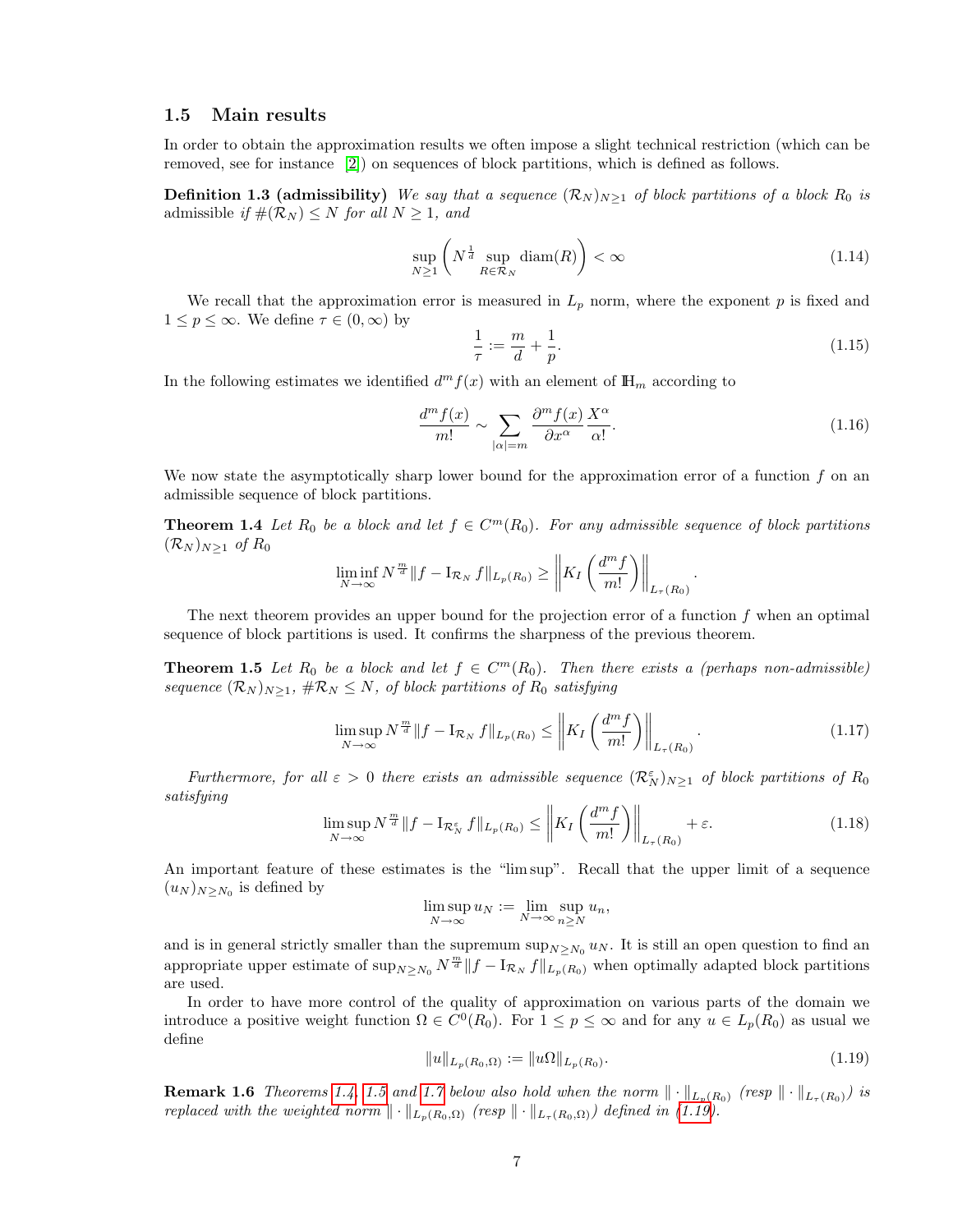In the following section we shall use some restrictive hypotheses on the interpolation operator in order to obtain an explicit formula for the shape function. In particular, Propositions [2.7,](#page-9-0) [2.8,](#page-9-1) and equation  $(2.20)$  show that, under some assumptions, there exists a constant  $C = C(I) > 0$  such that

<span id="page-7-1"></span>
$$
\frac{1}{C}K_I\left(\frac{d^m f}{m!}\right) \leq \sqrt[d]{\left|\prod_{1\leq i\leq d} \frac{\partial^m f}{\partial x_i^m}\right|} \leq CK_I\left(\frac{d^m f}{m!}\right).
$$

These restrictive hypotheses also allow to improve slightly the estimate [\(1.18\)](#page-6-4) as follows.

**Theorem 1.7** If the hypotheses of Proposition [2.7](#page-9-0) or [2.8](#page-9-1) hold, and if  $K_I\left(\frac{d^m f}{m!}\right) > 0$  everywhere on  $R_0$ , then there exists an admissible sequence of partitions  $(\mathcal{R}_N)_{N\geq 1}$  which satisfies the optimal estimate  $(1.17).$  $(1.17).$ 

The proofs of the Theorems [1.4,](#page-6-1) [1.5](#page-6-2) and [1.7](#page-7-1) are given in §[3.](#page-12-0) Each of these proofs can be adapted to weighted norms, hence establishing Remark [1.6.](#page-6-6) Some details on how to adapt proofs for the case of weighted norms are provided at the end of each proof.

# <span id="page-7-0"></span>2 Study of the error function

In this section we perform a close study of the error function  $K_I$ , since it plays a major role in our asymptotic error estimates. In the first subsection §[2.1](#page-7-2) we investigate general properties which are valid for any continuous projection operator I. However, we are not able to obtain an explicit form of  $K_I$ under such general assumptions. Recall that in §[1.4](#page-5-0) we presented several possible choices of projection operators I that seem more likely to be used in practice. In §[2.2](#page-8-0) we identify four important properties shared by these examples. These properties are used in  $\S 2.3$  $\S 2.3$  to obtain an explicit form of  $K_I$ .

#### <span id="page-7-2"></span>2.1 General properties

<span id="page-7-3"></span>The error function  $K$  obeys the following important invariance property with respect to diagonal changes of coordinates.

**Proposition 2.1** For all  $\pi \in \mathbb{H}_m$  and all diagonal matrices D with non-negative coefficients

$$
K_I(\pi \circ D) = (\det D)^{\frac{m}{d}} K_I(\pi).
$$

**Proof:** We first assume that the diagonal matrix D has positive diagonal coefficients. Let  $\overline{D}$  be a diagonal matrix with positive diagonal coefficient and which satisfies det  $\overline{D} = 1$ . Let also  $\pi \in \mathbb{H}_m$ . Then

$$
\pi \circ (D\overline{D}) = \pi \circ ((\det D)^{\frac{1}{d}}\tilde{D}) = (\det D)^{\frac{m}{d}}\pi \circ \tilde{D},
$$

where  $\tilde{D} := (\det D)^{-\frac{1}{d}} D \overline{D}$  satisfies  $\det \tilde{D} = \det \overline{D} = 1$  and is uniquely determined by  $\overline{D}$ . According to [\(1.11\)](#page-4-3) we therefore have

$$
K_{I}(\pi \circ D) = \inf_{\substack{\det \overline{D} = 1 \\ \overline{D} \ge 0}} \|\pi \circ (D\overline{D}) - \mathbf{I}(\pi \circ (D\overline{D}))\|_{L_{p}(\mathbb{I}^d)}
$$
  

$$
= (\det D)^{\frac{m}{d}} \inf_{\substack{\det \overline{D} = 1 \\ \overline{D} \ge 0}} \|\pi \circ \tilde{D} - \mathbf{I}(\pi \circ \tilde{D})\|_{L_{p}(\mathbb{I}^d)}
$$
  

$$
= (\det D)^{\frac{m}{d}} K_{I}(\pi),
$$

which concludes the proof in the case where  $D$  has positive diagonal coefficients.

Let us now assume that  $D$  is a diagonal matrix with non-negative diagonal coefficients and such that  $\det(D) = 0$ . Let D' be a diagonal matrix with positive diagonal coefficients, and such that  $D = DD'$  and  $\det D' = 2$ . We obtain

$$
K_I(\pi \circ D) = K_I(\pi \circ (DD')) = 2^{\frac{m}{d}} K_I(\pi \circ D),
$$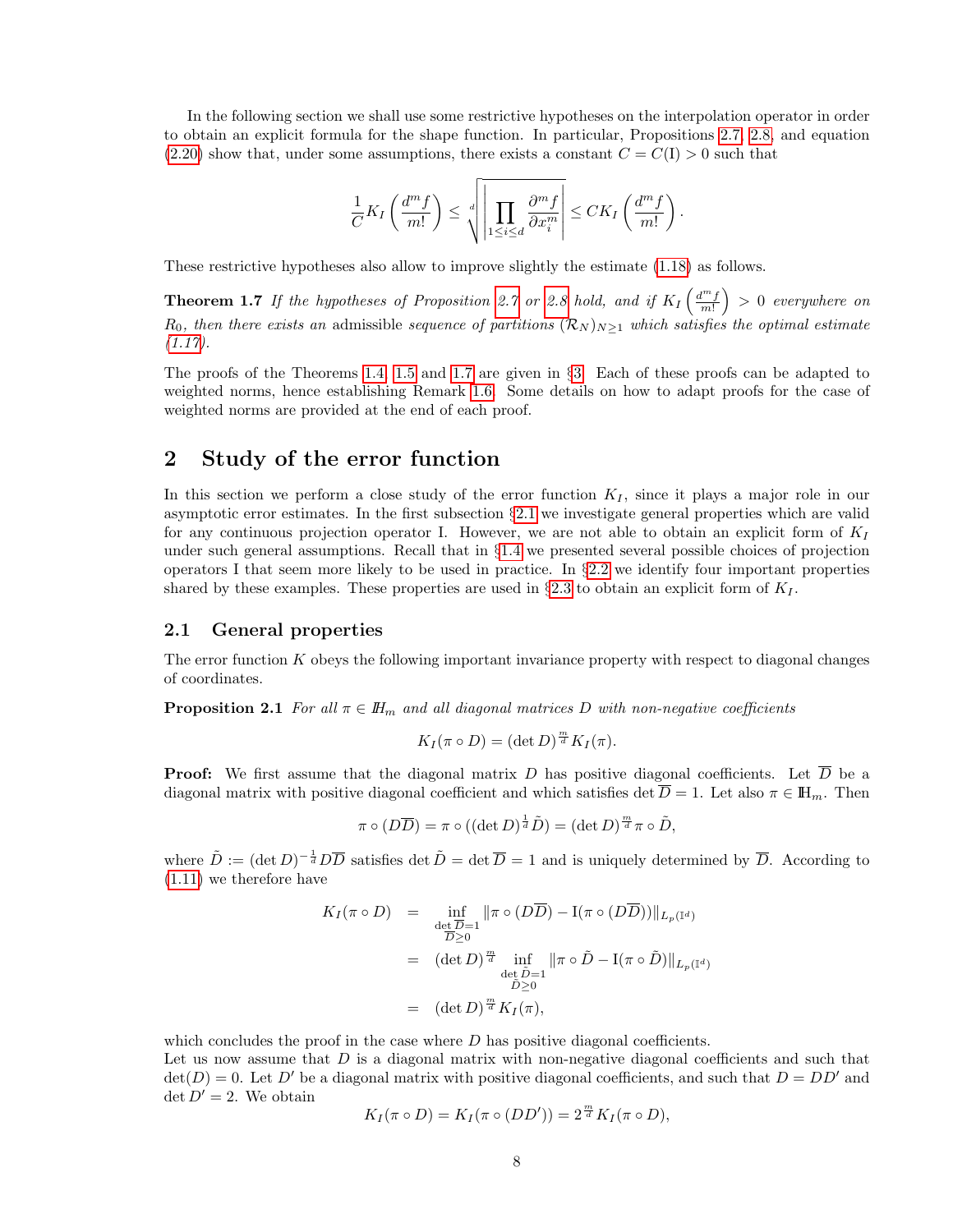which implies that  $K_I(\pi \circ D) = 0$  and concludes the proof.  $\diamond$ 

The next proposition shows that the exponent  $p$  used for measuring the approximation error plays a rather minor role. By  $K_p$  we denote the error function associated with the exponent p.

**Proposition 2.2** There exists a constant  $c > 0$  such that for all  $1 \leq p_1 \leq p_2 \leq \infty$  we have on  $\mathbb{H}_m$ 

$$
cK_{\infty} \leq K_{p_1} \leq K_{p_2} \leq K_{\infty}.
$$

**Proof:** For any function  $f \in V = C^0(\mathbb{I}^d)$  and for any  $1 \leq p_1 \leq p_2 \leq \infty$  by a standard convexity argument we obtain that

$$
||f||_{L_1(\mathbb{I}^d)} \leq ||f||_{L_{p_1}(\mathbb{I}^d)} \leq ||f||_{L_{p_2}(\mathbb{I}^d)} \leq ||f||_{L_{\infty}(\mathbb{I}^d)}.
$$

Using [\(1.11\)](#page-4-3), it follows that

$$
K_1 \le K_{p_1} \le K_{p_2} \le K_{\infty}
$$

on  $\mathbb{H}_m$ . Furthermore, the following semi norms on  $\mathbb{H}_m$ 

$$
|\pi|_1 := ||\pi - \mathbf{I} \pi||_{L_1(\mathbb{I}^d)}
$$
 and  $|\pi|_{\infty} := ||\pi - \mathbf{I} \pi||_{L_{\infty}(\mathbb{I}^d)}$ 

vanish precisely on the same subspace of  $\mathbb{H}_m$ , namely  $V_1 \cap H_m = \{ \pi \in \mathbb{H}_m : \pi = \pi \}$ . Since  $\mathbb{H}_m$ has finite dimension, it follows that they are equivalent. Hence, there exists a constant  $c > 0$  such that  $c|\cdot|_{\infty} \leq |\cdot|_1$  on  $\mathbb{H}_m$ . Using [\(1.11\)](#page-4-3), it follows that  $cK_{\infty} \leq K_1$ , which concludes the proof.

#### <span id="page-8-0"></span>2.2 Desirable properties of the projection operator

The examples of projection operators presented in §[1.4](#page-5-0) share some important properties which allow to obtain the explicit expression of the error function  $K_I$ . These properties are defined below and called  $H_+$ ,  $H_{\sigma}$ ,  $H_{*}$  or  $H_{**}$ . They are satisfied when operator I is the interpolation at equispaced points (Definition [1.12\)](#page-5-2), at Tchebychev points (Definition [1.13\)](#page-5-3), and usually on the most interesting sets of other points. They are also satisfied when I is the  $L_2(\mathbb{I}^d)$  orthogonal projection onto  $\mathbb{P}_k^*$  or  $\mathbb{P}_k^{**}$  (Definition [1.2\)](#page-5-1).

The first property reflects the fact that a coordinate  $x_i$  on  $\mathbb{I}^d$  can be changed to  $-x_i$ , independently of the projection process.

**Definition 2.3** ( $H_{\pm}$  hypothesis) We say that the interpolation operator I satisfies the  $H_{\pm}$  hypothesis if for any diagonal matrix D with entries in  $\pm 1$  we have for all  $f \in V$ 

$$
I(f \circ D) = I(f) \circ D.
$$

The next property implies that the different coordinates  $x_1, \dots, x_d$  on  $\mathbb{I}^d$  play symmetrical roles with respect to the projection operator.

**Definition 2.4** ( $H_{\sigma}$  hypothesis) If  $M_{\sigma}$  is a permutation matrix, i.e.  $(M_{\sigma})_{ij} := \delta_{i\sigma(j)}$  for some permutation  $\sigma$  of  $\{1, \dots, d\}$ , then for all  $f \in V$ 

$$
I(f \circ M_{\sigma}) = I(f) \circ M_{\sigma}.
$$

According to [\(1.8\)](#page-4-0), the projection operator I reproduces the space of polynomials  $\mathbb{P}_k$ . However, in many situations the space  $V_I$  of functions reproduced by I is larger than  $\mathbb{P}_k$ . In particular  $V_I = \mathbb{P}_k^{**}$  when I is the interpolation on equispaced or Tchebychev points, and  $V_1 = \mathbb{P}_k$  (resp  $\mathbb{P}_k^*$ ,  $\mathbb{P}_k^{**}$ ) when I is the  $L_2(\mathbb{I}^d)$  orthogonal projection onto  $\mathbb{P}_k$  (resp  $\mathbb{P}_k^*$ ,  $\mathbb{P}_k^{**}$ ).

It is particularly useful to know whether the projection operator I reproduces the elements of  $\mathbb{P}_k^*$ , and we therefore give a name to this property. Note that it clearly does not hold for the  $L_2(\mathbb{I}^d)$  orthogonal projection onto  $\mathbb{P}_k$ .

Definition 2.5 ( $H_*$  hypothesis) The following inclusion holds :

$$
P_k^* \subset V_{\mathcal{I}}.
$$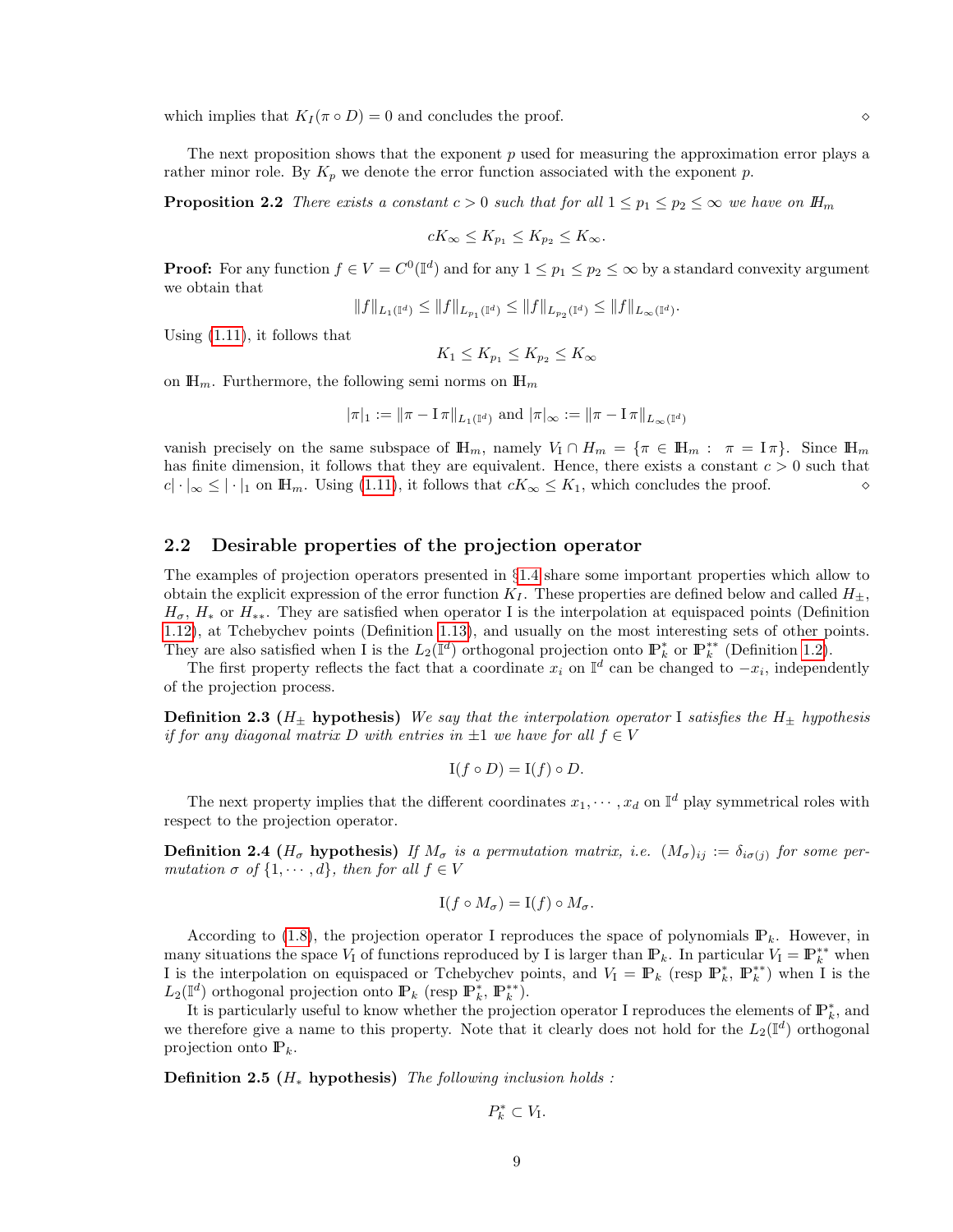On the contrary it is useful to know that some polynomials, and in particular pure powers  $x_i^m$ , are not reproduced by I.

#### Definition 2.6 ( $H_{**}$  hypothesis)

If 
$$
\sum_{1 \leq i \leq d} \lambda_i x_i^m \in V_1 \text{ then } (\lambda_1, \cdots, \lambda_d) = (0, \cdots, 0).
$$

This condition obviously holds if  $I(f) \in \mathbb{P}_k^{**}$  (polynomials of degree  $\leq k$  in each variable) for all f. Hence, it holds for all the examples of projection operators given in the previous subsection §[1.4.](#page-5-0)

#### <span id="page-9-3"></span>2.3 Explicit formulas

In this section we provide the explicit expression for K when some of the hypotheses  $H_{\pm}$ ,  $H_{\sigma}$ ,  $H_*$  or  $H_{**}$ hold. Let  $\pi \in \mathbb{H}_m$  and let  $\lambda_i$  be the corresponding coefficient of  $X_i^m$  in  $\pi$ , for all  $1 \leq i \leq d$ . We define

$$
K_*(\pi) := \sqrt[d]{\prod_{1 \le i \le d} |\lambda_i|}
$$

and

$$
s(\pi) := \#\{1 \le i \le d : \lambda_i > 0\}.
$$

If  $\frac{d^m f(x)}{m!}$  is identified by [\(1.16\)](#page-6-7) to an element of  $\mathbb{H}_m$ , then one has

<span id="page-9-2"></span>
$$
K_*\left(\frac{d^m f(x)}{m!}\right) = \frac{1}{m!} \sqrt{\left| \prod_{1 \le i \le d} \frac{\partial^m f}{\partial x_i^m}(x) \right|}. \tag{2.20}
$$

<span id="page-9-0"></span>**Proposition 2.7** If m is odd and if  $H_{\pm}$ ,  $H_{\sigma}$  and  $H_{*}$  hold, then

$$
K_p(\pi) = C(p)K_*(\pi)
$$

where

$$
C(p) := \left\| \sum_{1 \le i \le d} X_i^m - I \left( \sum_{1 \le i \le d} X_i^m \right) \right\|_{L_p(\mathbb{I}^d)} > 0.
$$

<span id="page-9-1"></span>**Proposition 2.8** If m is even and if  $H_{\sigma}$ ,  $H_*$  and  $H_{**}$  hold then

$$
K_p(\pi) = C(p, s(\pi)) K_*(\pi).
$$

Furthermore,

$$
C(p,0) = C(p,d) = \left\| \sum_{1 \le i \le d} X_i^m - I \left( \sum_{1 \le i \le d} X_i^m \right) \right\|_{L_p(\mathbb{I}^d)} > 0.
$$
 (2.21)

Other constants  $C(p, s)$  are positive and obey  $C(p, s) = C(p, d - s)$ .

Next we turn to the proofs of Propositions [2.7](#page-9-0) and [2.8.](#page-9-1)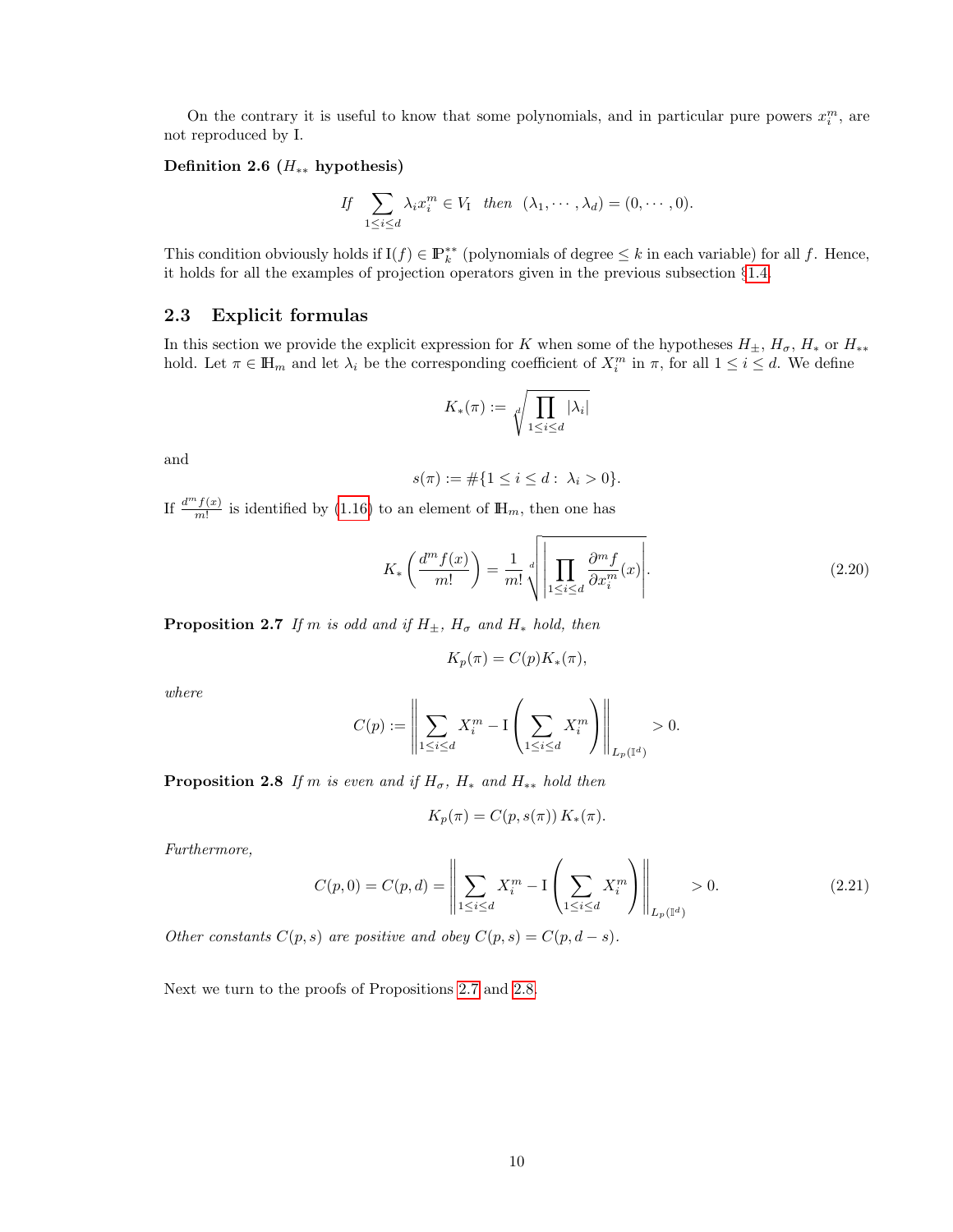**Proof of Proposition [2.7](#page-9-0)** Let  $\pi \in \mathbb{H}_m$  and let  $\lambda_i$  be the coefficient of  $X_i^m$  in  $\pi$ . Denote by

$$
\pi_* := \sum_{1 \leq i \leq d} \lambda_i X_i^m
$$

so that  $\pi - \pi_* \in \mathbb{P}_k^*$  and, more generally,  $\pi \circ D - \pi_* \circ D \in \mathbb{P}_k^*$  for any diagonal matrix D. The hypothesis  $H_*$  states that the projection operator I reproduces the elements of  $\mathbb{P}_k^*$ , and therefore

$$
\pi \circ D - \mathbf{I}(\pi \circ D) = \pi_* \circ D - \mathbf{I}(\pi_* \circ D).
$$

Hence,  $K_I(\pi) = K_I(\pi_*)$  according to [\(1.11\)](#page-4-3). If there exists  $i_0, 1 \le i_0 \le d$ , such that  $\lambda_{i_0} = 0$ , then we denote by D the diagonal matrix of entries  $D_{ii} = 1$  if  $i \neq i_0$  and 0 if  $i = i_0$ . Applying Proposition [2.1](#page-7-3) we find

$$
K_I(\pi) = K_I(\pi_*) = K_I(\pi_* \circ D) = (\det D)^{\frac{m}{d}} K_I(\pi_*) = 0.
$$

which concludes the proof. We now assume that all the coefficients  $\lambda_i$ ,  $1 \leq i \leq d$ , are different from 0, and we denote by  $\varepsilon_i$  be the sign of  $\lambda_i$ . Applying Proposition [2.1](#page-7-3) to the diagonal matrix D of entries  $|\lambda_i|^{\frac{1}{m}}$ we find that

$$
K_I(\pi) = K_I(\pi_*) = (\det D)^{\frac{m}{d}} K_I(\pi_* \circ D^{-1}) = K_*(\pi) K_I\left(\sum_{1 \leq i \leq d} \varepsilon_i X_i^m\right).
$$

Using the  $H_{\pm}$  hypothesis with the diagonal matrix D of entries  $D_{ii} = \varepsilon_i$ , and recalling that m is odd, we find that  $\mathcal{L}_{\rm{max}}$  $\mathcal{L}$ 

$$
K_I\left(\sum_{1\leq i\leq d}\varepsilon_iX_i^m\right)=K_I\left(\sum_{1\leq i\leq d}X_i^m\right).
$$

We now define the functions

$$
g_i := X_i^m - \mathbf{I}(X_i^m) \text{ for } 1 \le i \le d.
$$

It follows from [\(1.11\)](#page-4-3) that

$$
K_I\left(\sum_{1\leq i\leq d}X_i^m\right)=\inf_{\prod_{1\leq i\leq d}a_i=1}\left\|\sum_{1\leq i\leq d}a_ig_i\right\|_{L_p(\mathbb{I}^d)},
$$

where the infimum is taken over all d-vectors of positive reals of product 1. Let us consider such a d-vector  $(a_1, \dots, a_d)$ , and a permutation  $\sigma$  of the set  $\{1, \dots, d\}$ . The  $H_{\sigma}$  hypothesis implies that the quantity

$$
\left\| \sum_{1 \leq i \leq d} a_{\sigma(i)} g_i \right\|_{L_p(\mathbb{I}^d)}
$$

is independent of  $\sigma$ . Hence, summing over all permutations, we obtain

<span id="page-10-0"></span>
$$
\left\| \sum_{1 \le i \le d} a_i g_i \right\|_{L_p(\mathbb{I}^d)} = \frac{1}{d!} \sum_{\sigma} \left\| \sum_{1 \le i \le d} a_{\sigma(i)} g_i \right\|_{L_p(\mathbb{I}^d)} \ge \frac{1}{d} \left\| \sum_{1 \le i \le d} g_i \right\|_{L_p(\mathbb{I}^d)} \sum_{1 \le i \le d} a_i. \tag{2.22}
$$

The right-hand side is minimal when  $a_1 = \cdots = a_d = 1$ , which shows that

$$
\left\| \sum_{1 \le i \le d} a_i g_i \right\|_{L_p(\mathbb{I}^d)} \ge \left\| \sum_{1 \le i \le d} g_i \right\|_{L_p(\mathbb{I}^d)} = C(p)
$$

with equality when  $a_i = 1$  for all i. Note as a corollary that

$$
K_I(\pi_{\varepsilon}) = \|\pi_{\varepsilon} - \mathcal{I}(\pi_{\varepsilon})\|_{L_p(\mathbb{I}^d)} = C(p) \text{ where } \pi_{\varepsilon} = \sum_{1 \le i \le d} \varepsilon_i X_i^m. \tag{2.23}
$$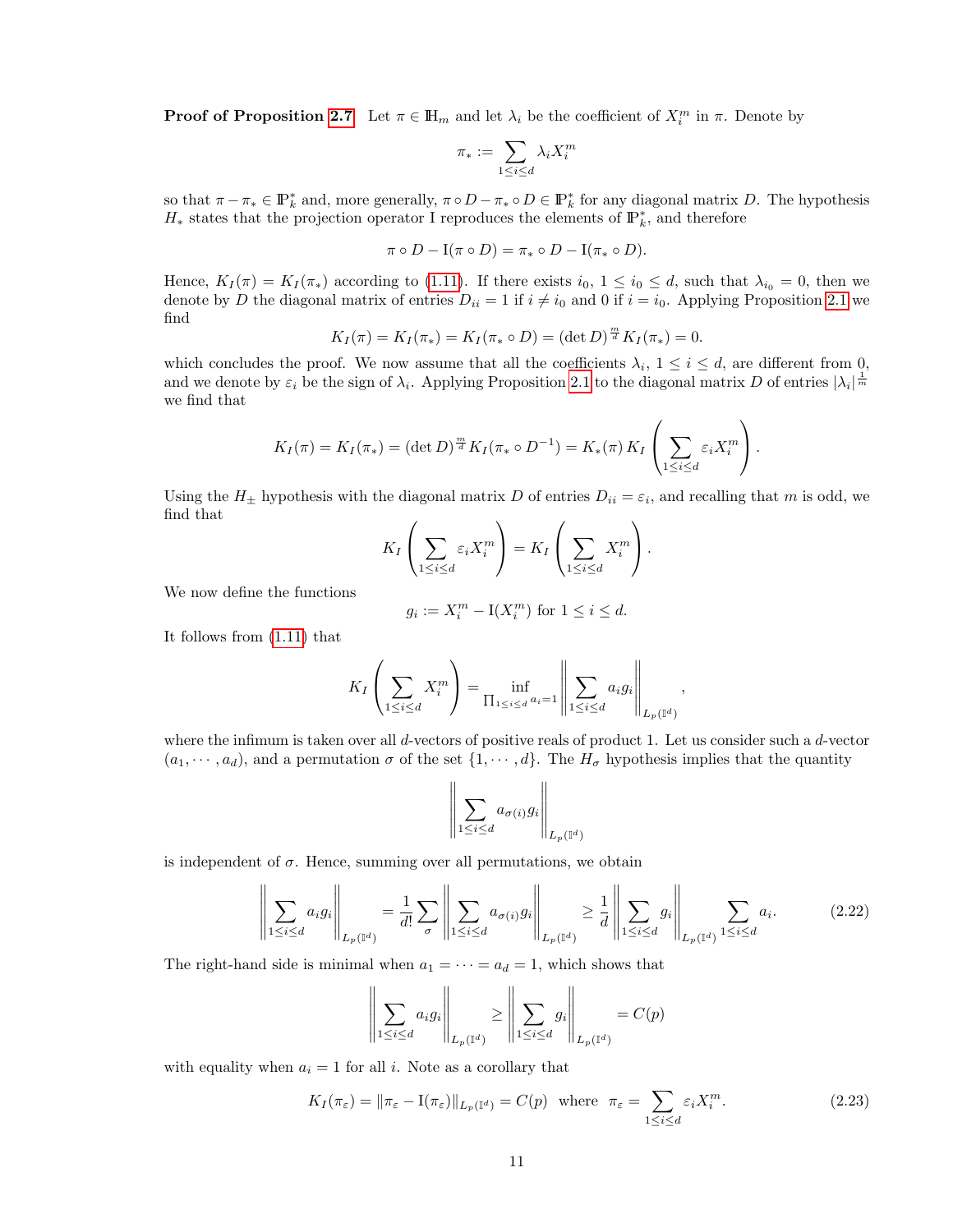It remains to prove that  $C(p) > 0$ . Using the hypothesis  $H_{\pm}$ , we find that for all  $\mu_i \in {\pm 1}$  we have

$$
\left\| \sum_{1 \leq i \leq d} \mu_i g_i \right\|_{L_p(\mathbb{I}^d)} = C(p).
$$

In particular, for any  $1 \leq i_0 \leq d$  one has

$$
2\|g_{i_0}\|_{L_p(\mathbb{I}^d)} \le \left\|\sum_{1\le i\le d} g_i\right\|_{L_p(\mathbb{I}^d)} + \left\|2g_{i_0}-\sum_{1\le i\le d} g_i\right\|_{L_p(\mathbb{I}^d)} \le 2C(p).
$$

If  $C(p) = 0$ , it follows that  $g_{i_0} = 0$  and therefore that  $X_{i_0}^m = I(X_{i_0}^m)$ , for any  $1 \le i_0 \le d$ . Using the assumption  $H_*$ , we find that the projection operator I reproduces all the polynomials of degree  $m = k+1$ , which contradicts the definition  $(1.8)$  of the integer k.

 $\Diamond$ 

**Proof of proposition [2.8](#page-9-1)** We define  $\lambda_i$ ,  $\pi_*$  and  $\varepsilon_i \in {\pm 1}$  as before and we find, using similar reasoning, that

$$
K_I(\pi) = K_*(\pi) K_I \left( \sum_{1 \leq i \leq d} \varepsilon_i X_i^m \right).
$$

For  $1 \leq s \leq d$  we define

$$
C(p,s) := K_I \left( \sum_{1 \le i \le s} X_i^m - \sum_{s+1 \le i \le d} X_i^m \right).
$$

From the hypothesis  $H_{\sigma}$  it follows that  $K_I(\pi) = K_*(\pi)C(p, s(\pi)).$ 

Using again  $H_{\sigma}$  and the fact that  $K_I(\pi) = K_I(-\pi)$  for all  $\pi \in \mathbb{H}_m$ , we find that

$$
C(p,s) = K_I\left(\sum_{1\leq i\leq s} X_i^m - \sum_{s+1\leq i\leq d} X_i^m\right) = K_I\left(-\left(\sum_{1\leq i\leq d-s} X_i^m - \sum_{d-s+1\leq i\leq d} X_i^m\right)\right) = C(p,d-s).
$$

We define  $g_i := X_i^m - I(X_i^m)$ , as in the proof of Proposition [2.7.](#page-9-0) We obtain the expression for  $C(p, 0)$ by summing over all permutations as in [\(2.22\)](#page-10-0)

$$
C(p,0) = \left\| \sum_{1 \leq i \leq d} g_i \right\|_{L_p(\mathbb{I}^d)}
$$

.

.

This concludes the proof of the first part of Proposition [2.8.](#page-9-1) We now prove that  $C(p, s) > 0$  for all  $1 \leq p \leq \infty$  and all  $s \in \{0, \dots, d\}$ . To this end we define the following quantity on  $\mathbb{R}^d$ 

$$
\|a\|_K:=\left\|\sum_{1\leq i\leq d}a_ig_i\right\|_{L_p(\mathbb{I}^d)}
$$

Note that  $||a||_K = 0$  if and only if

$$
\sum_{1 \le i \le d} a_i X_i^m = \sum_{1 \le i \le d} a_i \mathbf{I}(X_i^m),
$$

and the hypothesis  $H_{**}$  precisely states that this equality occurs if and only if  $a_i = 0$ , for all  $1 \leq i \leq d$ . Hence,  $\|\cdot\|_K$  is a norm on  $\mathbb{R}^d$ . Furthermore, let

$$
E_s := \left\{ a \in \mathbb{R}_+^s \times \mathbb{R}_-^{d-s} : \prod_{1 \le i \le d} |a_i| = 1 \right\}
$$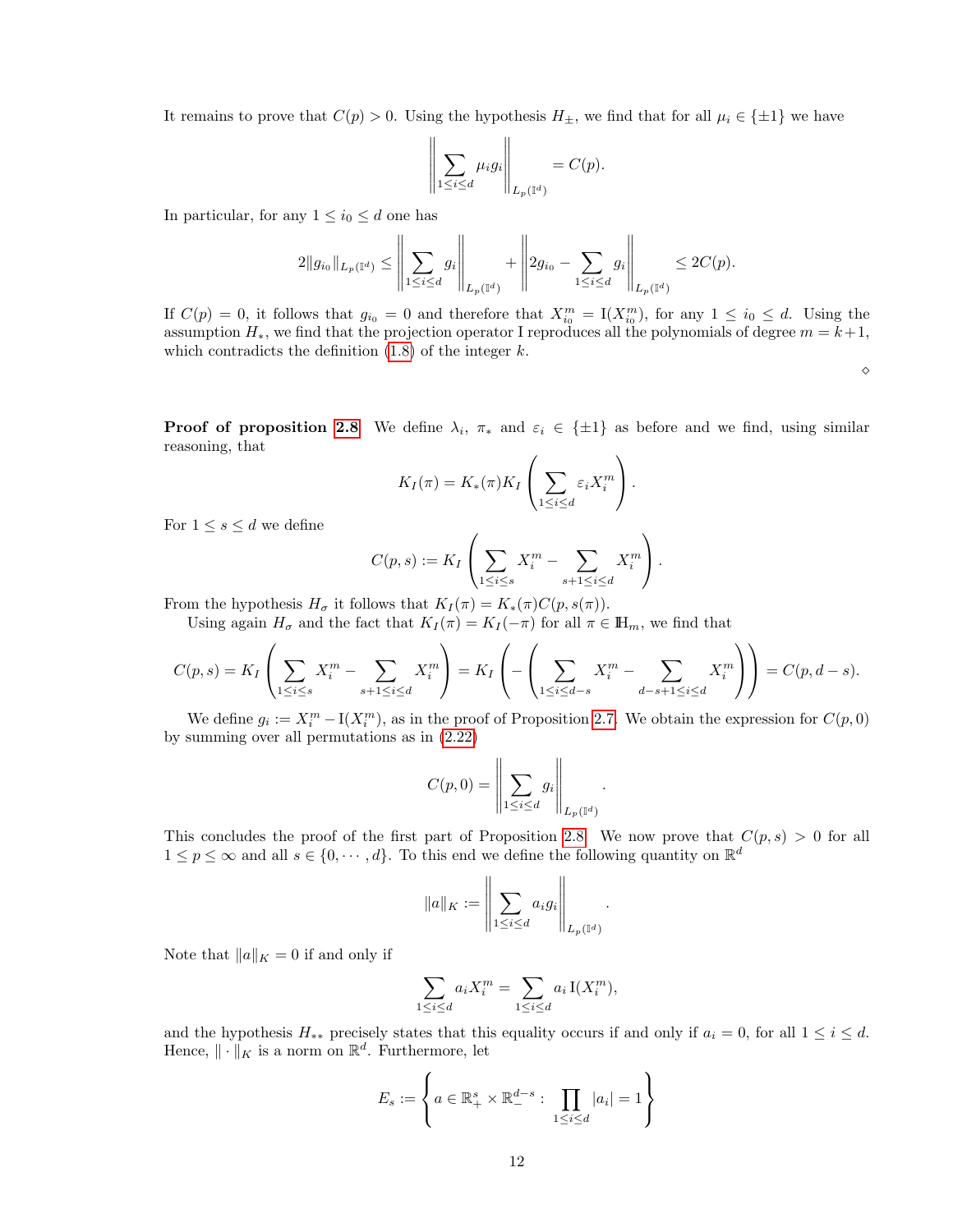Then

$$
C(p,s) = \inf_{a \in E_s} ||a||_K.
$$

Since  $E_s$  is a closed subset of  $\mathbb{R}^d$ , which does not contain the origin, this infimum is attained. It follows that  $C(p, s) > 0$ , and that there exists a rectangle  $R_{\varepsilon}$  of unit volume such that

$$
K_I(\pi_{\varepsilon}) = \|\pi_{\varepsilon} - \mathbf{I}\,\pi_{\varepsilon}\|_{L_p(R_{\varepsilon})} = C(p, s(\pi_{\varepsilon})) \text{ where } \pi_{\varepsilon} = \sum_{1 \le i \le d} \varepsilon_i X_i^m. \tag{2.24}
$$

 $\Diamond$ 

# <span id="page-12-0"></span>3 Proof of the approximation results

In this section, let the block  $R_0$ , the integer m, the function  $f \in C^m(R_0)$  and the exponent p be fixed. We conduct our proofs for  $1 \leq p < \infty$  and provide comments on how to adjust our arguments for the case  $p = \infty$ .

For each  $x \in \mathbb{R}_0$  by  $\mu_x$  we denote the m-th degree Taylor polynomial of f at the point x

<span id="page-12-3"></span>
$$
\mu_x = \mu_x(X) := \sum_{|\alpha| \le m} \frac{\partial^m f}{\partial x^{\alpha}}(x) \frac{(X - x)^{\alpha}}{\alpha!},\tag{3.25}
$$

and we define  $\pi_x$  to be the homogeneous component of degree m in  $\mu_x$ ,

<span id="page-12-1"></span>
$$
\pi_x = \pi_x(X) := \sum_{|\alpha| = m} \frac{\partial^m f}{\partial x^{\alpha}}(x) \frac{X^{\alpha}}{\alpha!}.
$$
\n(3.26)

Since  $\pi_x$  and  $\mu_x$  are polynomials of degree m, their m-th derivative is constant, and clearly  $d^m \pi_x =$  $d^m \mu_x = d^m f(x)$ . In particular, for any  $x \in R_0$  the polynomial  $\mu_x - \pi_x$  belongs to  $\mathbb{P}_k$  (recall that  $k = m - 1$ ) and is therefore reproduced by the projection operator I. It follows that for any  $x \in R_0$  and any block R

<span id="page-12-4"></span>
$$
\pi_x - I_R \pi_x = \mu_x - I_R \mu_x. \tag{3.27}
$$

In addition, we introduce a measure  $\rho$  of the degeneracy of a block R

$$
\rho(R) := \frac{\text{diam}(R)^d}{|R|}.
$$

Given any function  $g \in C^m(R)$  and any  $x \in R$  we can define, similarly to [\(3.26\)](#page-12-1), a polynomial  $\hat{\pi}_x \in \mathbb{H}_m$ associated to  $g$  at  $x$ . We then define

$$
||d^{m}g||_{L_{\infty}(R)} := \sup_{x \in R} \left( \sup_{|u|=1} |\hat{\pi}_{x}(u)| \right).
$$
 (3.28)

**Proposition 3.1** There exists a constant  $C = C(m, d) > 0$  such that for any block R and any function  $g \in C^m(R)$ 

<span id="page-12-2"></span>
$$
||g - I_R g||_{L_p(R)} \le C|R|^{\frac{1}{\tau}} \rho(R)^{\frac{m}{d}} ||d^m g||_{L_\infty(R)}.
$$
\n(3.29)

.

**Proof:** Let  $x_0 \in R$  and let  $g_0$  be the Taylor polynomial for g of degree  $m-1$  at point  $x_0$  which is defined as follows

$$
g_0(X) := \sum_{|\alpha| \le m-1} \frac{\partial^{\alpha} f(x_0)}{\partial x^{\alpha}} \frac{(X - x_0)^{\alpha}}{\alpha!}
$$

Let  $x \in R$  and let  $x(t) = x_0 + t(x - x_0)$ . We have

$$
g(x) = g_0(x) + \int_{t=0}^1 \frac{d^m g_{x(t)}(x - x_0)}{m!} (1 - t)^m dt.
$$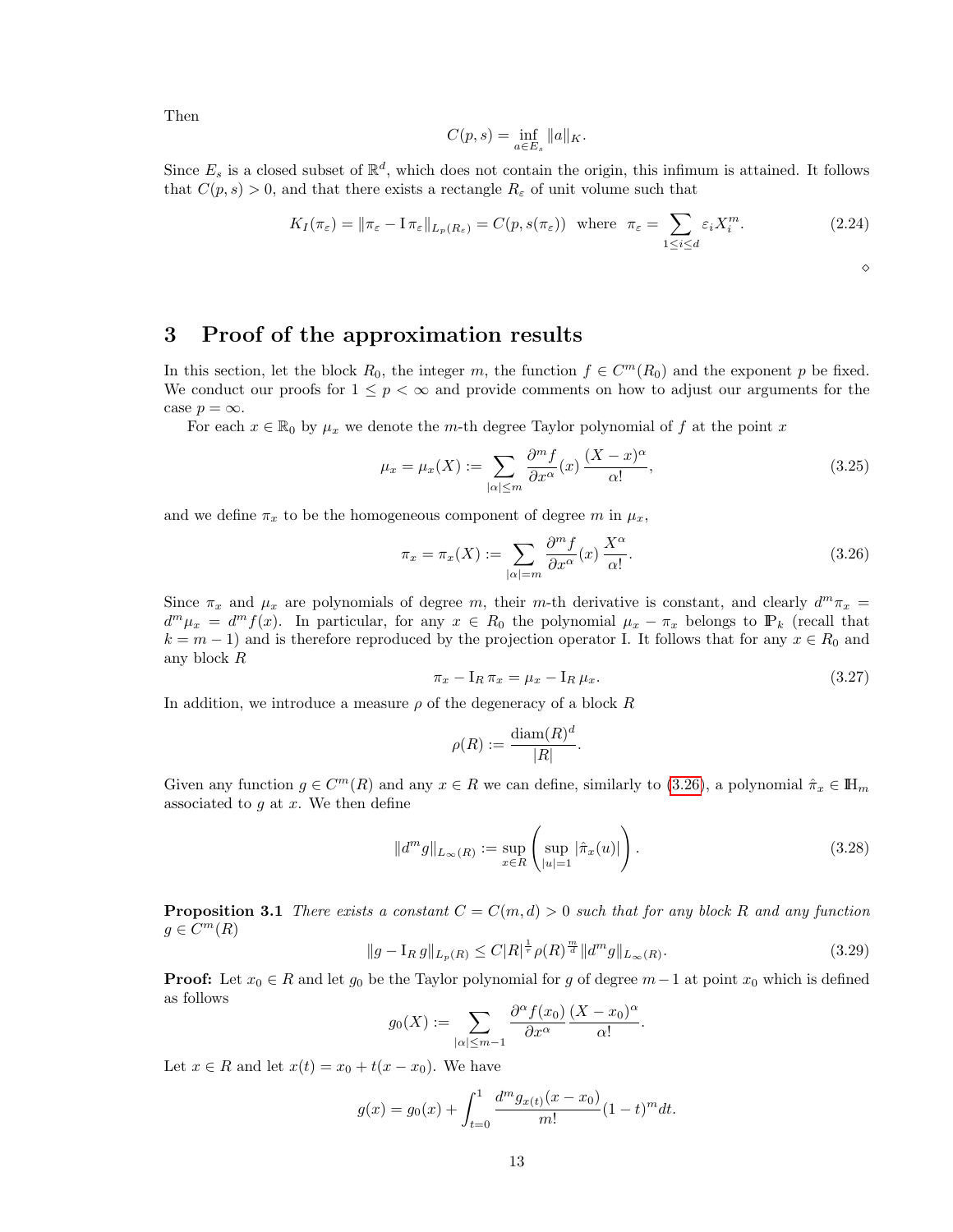Hence,

<span id="page-13-0"></span>
$$
|g(x) - g_0(x)| \le \int_{t=0}^1 \|d^m g\|_{L_\infty(R)} |x - x_0|^m (1 - t)^m dt \le \frac{1}{m+1} \|d^m g\|_{L_\infty(R)} \operatorname{diam}(R)^m. \tag{3.30}
$$

Since  $g_0$  is a polynomial of degree at most  $m-1$ , we have  $g_0 = I g_0$ . Hence,

$$
\|g - I_R g\|_{L_p(R)} \leq \|R|^{\frac{1}{p}} \|g - I_R g\|_{L_\infty(R)}
$$
  
=  $|R|^{\frac{1}{p}} \| (g - g_0) - I_R (g - g_0) \|_{L_\infty(R)}$   

$$
\leq (1 + C_1) |R|^{\frac{1}{p}} \|g - g_0\|_{L_\infty(R)},
$$

where  $C_I$  is the operator norm of  $I: V \to V$ . Combining this estimate with [\(3.30\)](#page-13-0), we obtain [\(3.29\)](#page-12-2).

### 3.1 Proof of Theorem [1.4](#page-6-1) (Lower bound)

The following lemma allows us to bound the interpolation error of  $f$  on the block  $R$  from below.

**Lemma 3.2** For any block  $R \subset R_0$  and  $x \in R$  we have

$$
||f - I_R f||_{L_p(R)} \geq |R|^{\frac{1}{\tau}} \left( K_I(\pi_x) - \omega(\text{diam } R)\rho(R)^{\frac{m}{d}} \right),
$$

where the function  $\omega$  is positive, depends only on f and m, and satisfies  $\omega(\delta) \to 0$  as  $\delta \to 0$ .

**Proof:** Let  $h := f - \mu_x$ , where  $\mu_x$  is defined in [\(3.25\)](#page-12-3) Using [\(3.27\)](#page-12-4), we obtain

$$
||f - I_R f||_{L_p(R)} \ge ||\pi_x - I_R \pi_x||_{L_p(R)} - ||h - I_R h||_{L_p(R)}
$$
  
\n
$$
\ge ||R|^{\frac{1}{\tau}} K_I(\pi_x) - ||h - I_R h||_{L_p(R)},
$$

and according to [\(3.29\)](#page-12-2) we have

$$
||h - I_R h||_{L_p(R)} \leq C_0 |R|^{\frac{1}{\tau}} \rho(R)^{\frac{m}{d}} ||d^m h||_{L_\infty(R)}.
$$

Observe that

$$
||d^{m}h||_{L_{\infty}(R)} = ||d^{m}f - d^{m}\pi_{x}||_{L_{\infty}(R)} = ||d^{m}f - d^{m}f(x)||_{L_{\infty}(R)}.
$$

We introduce the modulus of continuity  $\omega_*$  of the m-th derivatives of f.

<span id="page-13-3"></span>
$$
\omega_*(r) := \sup_{\substack{x_1, x_2 \in R_0:\\|x_1 - x_2| \le r}} \|d^m f(x_1) - d^m f(x_2)\| = \sup_{\substack{x_1, x_2 \in R_0:\\|x_1 - x_2| \le r}} \left( \sup_{|u| \le 1} |\pi_{x_1}(u) - \pi_{x_2}(u)| \right)
$$
(3.31)

By setting  $\omega = C_0 \omega_*$  we conclude the proof of this lemma.

We now consider an admissible sequence of block partitions  $(\mathcal{R}_N)_{N\geq 0}$ . For all  $N\geq 0$ ,  $R\in\mathcal{R}_N$  and  $x \in R$ , we define

$$
\phi_N(x) := |R|
$$
 and  $\psi_N(x) := (K_I(\pi_x) - \omega(\text{diam}(R))\rho(R)^{\frac{m}{d}})_+,$ 

where  $\lambda_+ := \max\{\lambda, 0\}$ . We now apply Holder's inequality  $\int_{R_0} f_1 f_2 \leq ||f_1||_{L_{p_1}(R_0)} ||f_2||_{L_{p_2}(R_0)}$  with the functions

$$
f_1 = \phi_N^{\frac{m\tau}{d}} \psi_N^{\tau} \text{ and } f_2 = \phi_N^{-\frac{m\tau}{d}}
$$

and the exponents  $p_1 = \frac{p}{\tau}$  and  $p_2 = \frac{d}{m\tau}$ . Note that  $\frac{1}{p_1} + \frac{1}{p_2} = \tau \left(\frac{1}{p} + \frac{m}{d}\right) = 1$ . Hence,

<span id="page-13-2"></span>
$$
\int_{R_0} \psi_N^{\tau} \le \left( \int_{R_0} \phi_N^{\frac{mp}{d}} \psi_N^p \right)^{\frac{r}{p}} \left( \int_{R_0} \phi_N^{-1} \right)^{\frac{m\tau}{d}}.
$$
\n(3.32)

<span id="page-13-1"></span>♦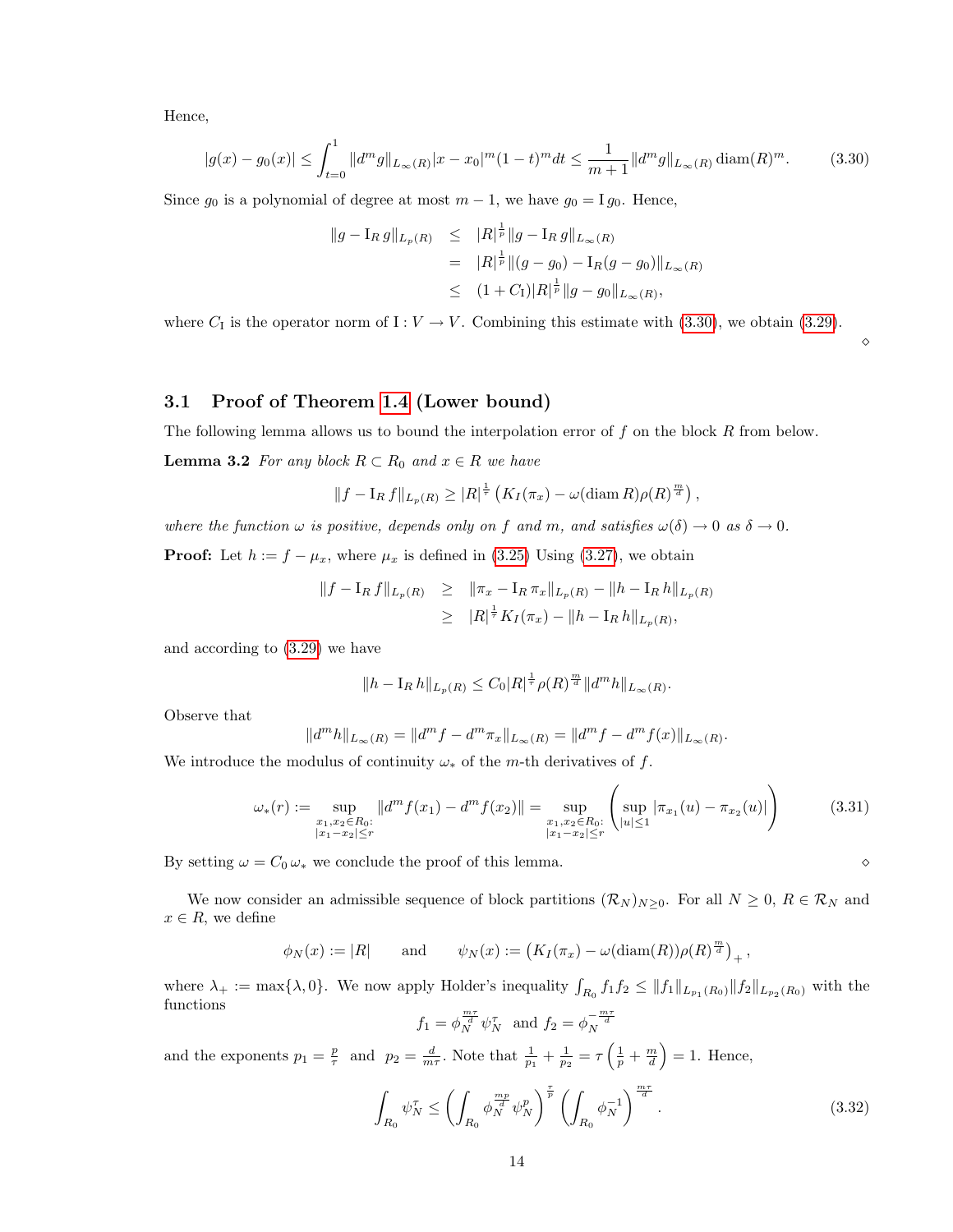Note that  $\int_{R_0} \phi_N^{-1} = \#(\mathcal{R}_N) \leq N$ . Furthermore, if  $R \in \mathcal{R}_N$  and  $x \in R$  then according to Lemma [3.2](#page-13-1)

$$
\phi_N(x)^{\frac{m}{d}}\psi_N(x) = |R|^{\frac{1}{\tau}-\frac{1}{p}}\psi_N(x) \leq |R|^{-\frac{1}{p}}\|f - I_Rf\|_{L_p(R)}.
$$

Hence,

<span id="page-14-1"></span>
$$
\left[\int_{R_0} \phi_N^{\frac{mp}{d}} \psi_N^p \right]^{\frac{1}{p}} \le \left[ \sum_{R \in \mathcal{R}_N} \frac{1}{|R|} \int_R \|f - \mathbf{I}_R f\|_{L_p(R)}^p \right]^{\frac{1}{p}} = \|f - \mathbf{I}_R f\|_{L_p(R_0)}.
$$
\n(3.33)

Inequality [\(3.32\)](#page-13-2) therefore leads to

<span id="page-14-0"></span>
$$
\|\psi_N\|_{L_{\tau}(R_0)} \le \|f - \mathbf{I}_{R_N} f\|_{L_p(R_0)} N^{\frac{m}{d}}.
$$
\n(3.34)

Since the sequence  $(\mathcal{R}_N)_{N\geq 0}$  is admissible, there exists a constant  $C_A > 0$  such that for all N and all  $R \in \mathcal{R}_N$  we have  $\text{diam}(R) \leq C_A N^{-\frac{1}{d}}$ . We introduce a subset of  $\mathcal{R}'_N \subset \mathcal{R}_N$  which collects the most degenerate blocks

$$
\mathcal{R}'_N = \{ R \in \mathcal{R}_N : \ \rho(R) \ge \omega (C_A N^{-\frac{1}{d}})^{-\frac{1}{m}} \},
$$

where  $\omega$  is the function defined in Lemma [3.2.](#page-13-1) By  $R'_N$  we denote the portion of  $R_0$  covered by  $\mathcal{R}'_N$ . For all  $x \in R_0 \setminus R'_N$  we obtain

$$
\psi_N(x) \ge K_I(\pi_x) - \omega (C_A N^{-\frac{1}{d}})^{1-\frac{1}{d}}.
$$

We define  $\varepsilon_N := \omega(C_A N^{-\frac{1}{d}})^{1-\frac{1}{d}}$  and we notice that  $\varepsilon_N \to 0$  as  $N \to \infty$ . Hence,

$$
\begin{aligned} \|\psi_N\|_{L_\tau(R_0)}^{\tau} &\geq \left\|(K_I(\pi_x) - \varepsilon_N)_+\right\|_{L_\tau(R_0 \setminus R'_N)}^{\tau} \\ &\geq \left\|(K_I(\pi_x) - \varepsilon_N)_+\right\|_{L_\tau(R_0)}^{\tau} - C^{\tau} |R'_N|, \end{aligned}
$$

where  $C := \max_{x \in R_0} K_I(\pi_x)$ . Next we observe that  $|R'_N| \to 0$  as  $N \to +\infty$ : indeed for all  $R \in \mathcal{R}'_N$  we have

$$
|R| = \text{diam}(R)^d \rho(R)^{-1} \leq C_A^d N^{-1} \omega (C_A N^{-\frac{1}{d}})^{\frac{1}{m}}.
$$

Since  $\#(\mathcal{R}'_N) \leq N$ , we obtain  $|R'_N| \leq C_A^d \omega (C_A N^{-\frac{1}{d}})^{\frac{1}{m}}$ , and the right-hand side tends to 0 as  $N \to \infty$ . We thus obtain

$$
\liminf_{N \to \infty} \|\psi_N\|_{L_{\tau}(R_0)} \ge \lim_{N \to \infty} \|(K_I(\pi_x) - \varepsilon_N)_+\|_{L_{\tau}(R_0)} = \|K_I(\pi_x)\|_{L_{\tau}(R_0)}.
$$

Combining this result with [\(3.34\)](#page-14-0), we conclude the proof of the announced estimate.

Note that this proof also works with the exponent  $p = \infty$  by changing

$$
\left(\int_{R_0} \phi_N^{\frac{mp}{d}} \psi_N^p\right)^{\frac{\tau}{p}} \quad \text{into} \quad \|\phi_N^{\frac{m}{d}} \psi_N\|_{L_\infty(R_0)}^{\tau}
$$

in [\(3.32\)](#page-13-2) and performing the standard modification in [\(3.33\)](#page-14-1).

**Remark 3.3** As announced in Remark [1.6,](#page-6-6) this proof can be adapted to the weighted norm  $\|\cdot\|_{L_p(R_0,\Omega)}$ associated to a positive weight function  $\Omega \in C^0(R_0)$  and defined in [\(1.19\)](#page-6-3). For that purpose let  $r_N :=$  $\sup{\{\operatorname{diam}(R): R \in \mathcal{R}_N\}}$  and let

$$
\Omega_N(x) := \inf_{\substack{x' \in R_0 \\ |x - x'| \le r_N}} \Omega(x').
$$

The sequence of functions  $\Omega_N$  increases with N and tends uniformly to  $\Omega$  as  $N \to \infty$ . If  $R \in \mathcal{R}_N$  and  $x \in R$ , then

$$
||f - I_R f||_{L_p(R, \Omega)} \ge \Omega_N(x) ||f - I_R f||_{L_p(R)}
$$

.

The main change in the proof is that the function  $\psi_N$  should be replaced with  $\psi'_N := \Omega_N \psi_N$ . Other details are left to the reader.

 $\Diamond$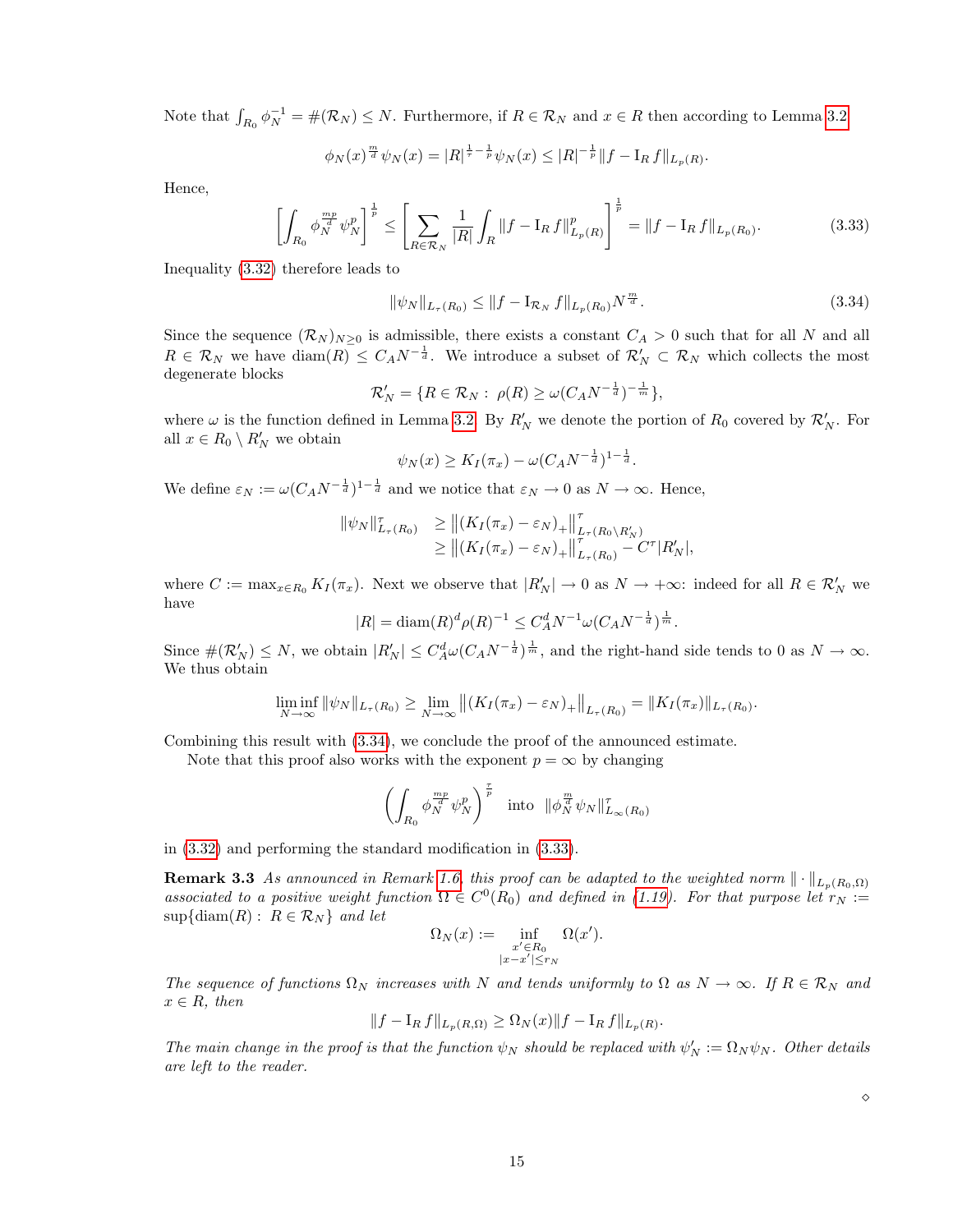#### 3.2 Proof of the upper estimates

The proof of Theorems [1.5](#page-6-2) (and [1.7\)](#page-7-1) is based on the actual construction of an asymptotically optimal sequence of block partitions. To that end we introduce the notion of a local block specification.

<span id="page-15-2"></span>**Definition 3.4 (local block specification)** A local block specification on a block  $R_0$  is a (possibly discontinuous) map  $x \mapsto R(x)$  which associates to each point  $x \in R_0$  a block  $R(x)$ , and such that

- The volume  $|R(x)|$  is a positive continuous function of the variable  $x \in R_0$ .
- The diameter is bounded :  $\sup{\{\text{diam}(R(x)) : x \in R_0\}} < \infty$ .

The following lemma shows that it is possible to build sequences of block partitions of  $R_0$  adapted in a certain sense to a local block specification.

<span id="page-15-0"></span>**Lemma 3.5** Let  $R_0$  be a block in  $\mathbb{R}^d$  and let  $x \mapsto R(x)$  be a local block specification on  $R_0$ . Then there exists a sequence  $(\mathcal{P}_n)_{n\geq 1}$  of block partitions of  $R_0$ ,  $\mathcal{P}_n = \mathcal{P}_n^1 \cup \mathcal{P}_n^2$ , satisfying the following properties.

• (The number of blocks in  $\mathcal{P}_n$  is asymptotically controlled)

<span id="page-15-4"></span>
$$
\lim_{n \to \infty} \frac{\#(\mathcal{P}_n)}{n^{2d}} = \int_{R_0} |R(x)|^{-1} dx.
$$
\n(3.35)

• (The elements of  $\mathcal{P}_n^1$  follow the block specifications) For each  $R \in \mathcal{P}_n^1$  there exists  $y \in R_0$  such that

<span id="page-15-1"></span>
$$
R \text{ is a translate of } n^{-2}R(y), \text{ and } |x - y| \le \frac{\text{diam}(R_0)}{n} \text{ for all } x \in R. \tag{3.36}
$$

• (The elements of  $\mathcal{P}_n^2$  have a small diameter)

<span id="page-15-3"></span>
$$
\lim_{n \to \infty} \left( n^2 \sup_{R \in \mathcal{P}_n^2} \text{diam}(R) \right) = 0. \tag{3.37}
$$

**Proof:** See Appendix.

We recall that the block  $R_0$ , the exponent p and the function  $f \in C^m(R_0)$  are fixed, and that at each point  $x \in R_0$  the polynomial  $\pi_x \in \mathbb{H}_m$  is defined by [\(3.26\)](#page-12-1). The sequence of block partitions described in the previous lemma is now used to obtain an asymptotical error estimate.

**Lemma 3.6** Let  $x \mapsto R(x)$  be a local block specification such that for all  $x \in R_0$ 

<span id="page-15-7"></span><span id="page-15-6"></span>
$$
\|\pi_x - I_{R(x)}(\pi_x)\|_{L_p(R(x))} \le 1.
$$
\n(3.38)

Let  $(\mathcal{P}_n)_{n\geq 1}$  be a sequence of block partitions satisfying the properties of Lemma [3.5,](#page-15-0) and let for all  $N\geq 0$ 

$$
n(N) := \max\{n \ge 1 : \#(\mathcal{P}_n) \le N\}.
$$

Then  $\mathcal{R}_N := \mathcal{P}_{n(N)}$  is an admissible sequence of block partitions and

<span id="page-15-5"></span>
$$
\limsup_{N \to \infty} N^{\frac{m}{d}} \| f - I_{\mathcal{R}_N} f \|_{L_p(R_0)} \le \left( \int_{R_0} R(x)^{-1} dx \right)^{\frac{1}{\tau}}.
$$
\n(3.39)

**Proof:** Let  $n \geq 0$  and let  $R \in \mathcal{P}_n$ . If  $R \in \mathcal{P}_n^1$  then let  $y \in R_0$  be as in [\(3.36\)](#page-15-1). Using [\(3.29\)](#page-12-2) we find

$$
||f - I_R f||_{L_p(R)} \le ||\pi_y - I_R \pi_y||_{L_p(R)} + ||(f - \pi_y) - I_R(f - \pi_y)||_{L_p(R)}
$$
  
\n
$$
\le n^{-\frac{2d}{\tau}} ||\pi_y - I_{R(y)} \pi_y||_{L_p(R(y))} + C|R|^{\frac{1}{p}} \operatorname{diam}(R)^m ||d^m f - d^m \pi_y||_{L_{\infty(R)}}
$$
  
\n
$$
\le n^{-\frac{2d}{\tau}} + Cn^{-\frac{2d}{\tau}} |R(y)|^{\frac{1}{p}} \operatorname{diam}(R(y))^m ||d^m f - d^m f(y)||_{L_{\infty}(R)}
$$
  
\n
$$
\le n^{-\frac{2d}{\tau}} (1 + C'\omega_*(n^{-1} \operatorname{diam}(R_0))),
$$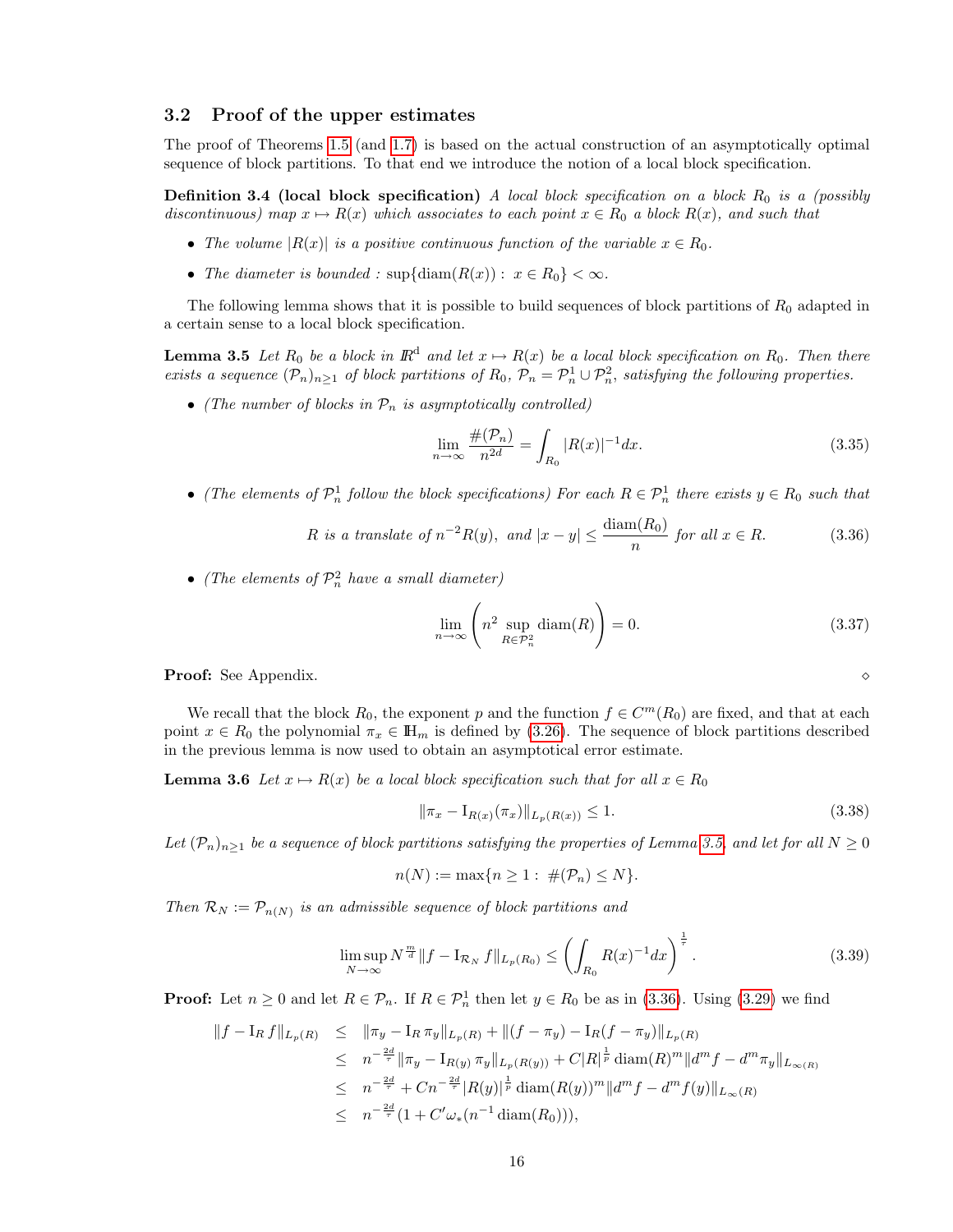where we defined  $C' := C \sup_{y \in \mathbb{R}_0} |R(y)|^{\frac{1}{p}} \operatorname{diam}(R(y))^m$ , which is finite by Definition [3.4.](#page-15-2) We denoted by  $\omega_*$  the modulus of continuity of the m-th derivatives of f which is defined at [\(3.31\)](#page-13-3). We now define for all  $n \geq 1$ ,

$$
\delta_n := n^2 \sup_{R \in \mathcal{P}_n^2} \text{diam}(R).
$$

According to [\(3.37\)](#page-15-3) one has  $\delta_n \to 0$  as  $n \to \infty$ . If  $R \in \mathcal{P}_n^2$ , then  $\text{diam}(R) \leq n^{-2}\delta_n$  and therefore  $|R| \leq \text{diam}(R)^d \leq n^{-2d} \delta_n^d$ . Using again [\(3.29\)](#page-12-2), and recalling that  $\frac{1}{\tau} = \frac{m}{d} + \frac{1}{p}$  we find

$$
||f - I_R f||_{L_p(R)} \leq C|R|^{\frac{1}{p}} \operatorname{diam}(R)^m ||d^m f||_{L_{\infty(R_0)}} \leq C'' n^{-\frac{2d}{\tau}} \delta_n^{\frac{d}{\tau}}
$$

where  $C'' = C||d^m f||_{L_{\infty(R_0)}}$ . From the previous observations it follows that

$$
||f - I_{\mathcal{P}_n} f||_{L_p(R_0)} \leq \#(\mathcal{P}_n)^{\frac{1}{p}} \max_{R \in \mathcal{P}_n} ||f - I_R f||_{L_p(R)} \leq \#(\mathcal{P}_n)^{\frac{1}{p}} n^{-\frac{2d}{\tau}} \max\{1 + C'\omega_*(n^{-1} \operatorname{diam}(R_0)), C''\delta_n^{\frac{d}{\tau}}\}.
$$

Hence,

$$
\limsup_{n \to \infty} \#(\mathcal{P}_n)^{-\frac{1}{p}} n^{\frac{2d}{r}} \|f - I_{\mathcal{P}_n} f\|_{L_p(R_0)} \leq 1.
$$

Combining the last equation with [\(3.35\)](#page-15-4), we obtain

$$
\limsup_{n \to \infty} \#(\mathcal{P}_n)^{\frac{m}{d}} \|f - I_{\mathcal{P}_n} f\|_{L_p(R_0)} \le \left( \int_{R_0} R(x)^{-1} dx \right)^{\frac{1}{\tau}}.
$$

The sequence of block partitions  $\mathcal{R}_N := \mathcal{P}_{n(N)}$  clearly satisfies  $\#(\mathcal{R}_N)/N \to 1$  as  $N \to \infty$  and therefore leads to the announced equation [\(3.39\)](#page-15-5). Furthermore, it follows from the boundedness of diam( $R(x)$ ) on  $R_0$  and the properties of  $\mathcal{P}_n$  described in Lemma [3.5](#page-15-0) that

$$
\sup_{n\geq 1}\left(\#(\mathcal{P}_n)^{\frac{1}{d}}\sup_{R\in\mathcal{P}_n}\text{diam}(R)\right)<\infty
$$

which implies that  $\mathcal{R}_N$  is an admissible sequence of partitions.

We now choose adequate local block specifications in order to obtain the estimates announced in We now choose adequate local block specifications in order to obtain the estimates<br>Theorems [1.5](#page-6-2) and [1.7.](#page-7-1) For any  $M \geq \text{diam}(\mathbb{I}^d) = \sqrt{d}$  we define the modified error function

$$
K_M(\pi) := \inf_{\substack{|R|=1, \\ \text{diam}(R) \le M}} \|\pi - \mathcal{I}_R \pi\|_{L_p(R)},
$$
\n(3.40)

where the infimum is taken on blocks of unit volume and diameter smaller that  $M$ . It follows from a compactness argument that this infimum is attained and that  $K_M$  is a continuous function on  $\mathbb{H}_m$ . Furthermore, for all  $\pi \in \mathbb{H}_m$ ,  $M \mapsto K_M(\pi)$  is a decreasing function of M which tends to  $K_I(\pi)$  as  $M\to\infty.$ 

For all  $x \in R_0$  we denote by  $R_M^*(x)$  a block which realises the infimum in  $K_M(\pi_x)$ . Hence,

$$
|R_M^*(x)| = 1
$$
,  $\text{diam}(R_M^*(x)) \leq M$ , and  $K_M(\pi_x) = \|\pi_x - I_{R_M^*(x)} \pi_x\|_{L_p(R_M^*(x))}$ 

We define a local block specification on  $R_0$  as follows

<span id="page-16-0"></span>
$$
R_M(x) := (K_M(\pi_x) + M^{-1})^{-\frac{\tau}{d}} R_M^*(x).
$$
\n(3.41)

We now observe that

$$
\|\pi_x - I_{R_M(x)}\pi_x\|_{L_p(R_M(x))} = K_M(\pi_x)(K_M(\pi_x) + M^{-1})^{-1} \le 1.
$$

Hence, according to Lemma [3.6,](#page-15-6) there exists a sequence  $(\mathcal{R}_N^M)_{N\geq 1}$  of block partitions of  $R_0$  such that

$$
\limsup_{N \to \infty} N^{\frac{m}{d}} \|f - I_{\mathcal{R}_N^M} f\|_{L_p(R_0)} \le \|K_M(\pi_x) + M^{-1}\|_{L_\tau(R_0)}.
$$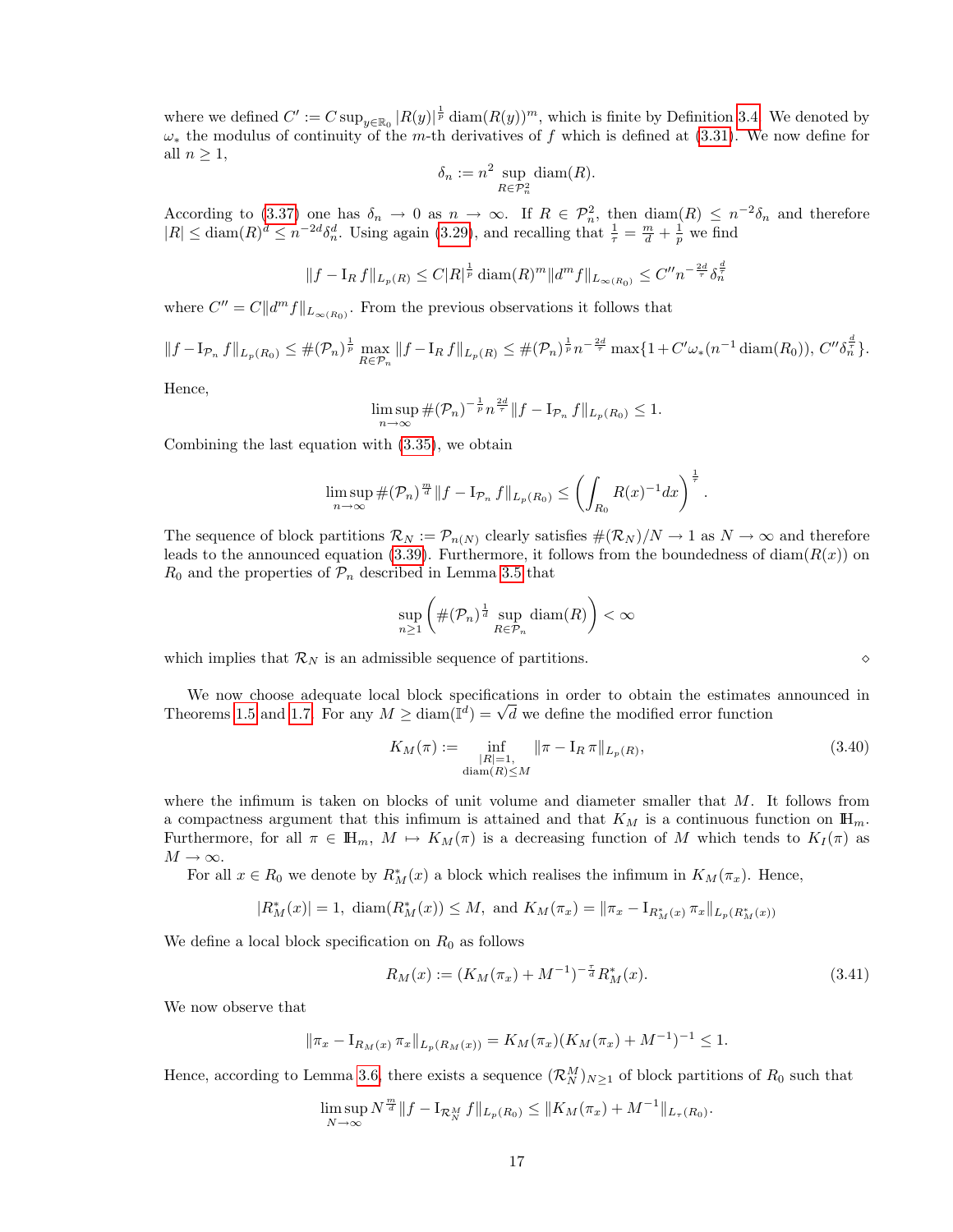Using our previous observations on the function  $K_M$ , we see that

$$
\lim_{M \to \infty} ||K_M(\pi_x) + M^{-1}||_{L_\tau(R_0)} = ||K_I(\pi_x)||_{L_\tau(R_0)}.
$$

Hence, given  $\varepsilon > 0$  we can choose  $M(\varepsilon)$  large enough in such a way that

$$
||K_{M(\varepsilon)}(\pi_x)+M(\varepsilon)^{-1}||_{L_{\tau}(R_0)} \leq ||K_I(\pi_x)||_{L_{\tau}(R_0)} + \varepsilon,
$$

which concludes the proof of the estimate [\(1.18\)](#page-6-4) of Theorem [1.5.](#page-6-2)

For each N let  $M = M(N)$  be such that

$$
N^{\frac{m}{d}} \| f - \mathbf{I}_{\mathcal{R}_N^M} f \|_{L_p(R_0)} \leq \| K_M(\pi_x) + M^{-1} \|_{L_\tau(R_0)} + M^{-1}
$$

and  $M(N) \to \infty$  as  $N \to \infty$ . Then the (perhaps non admissible) sequence of block partitions  $\mathcal{R}_N :=$  $\mathcal{R}_N^{M(N)}$  satisfies [\(1.17\)](#page-6-5) which concludes the proof of Theorem [1.5.](#page-6-2)

We now turn to the proof of Theorem [1.7,](#page-7-1) which follows the same scheme for the most. There exists d functions  $\lambda_1(x), \dots, \lambda_d(x) \in C^0(R_0)$ , and a function  $x \mapsto \pi_*(x) \in \mathbb{P}_k^*$  such that for all  $x \in R_0$  we have

$$
\pi_x = \sum_{1 \le i \le d} \lambda_i(x) X_i^m + \pi_*(x).
$$

The hypotheses of Theorem [1.7](#page-7-1) state that  $K_I\left(\frac{d^m f}{m!}\right) = K_I(\pi_x)$  does not vanish on  $R_0$ . It follows from Propositions [2.7](#page-9-0) and [2.8](#page-9-1) that the product  $\lambda_1(x) \cdots \lambda_d(x)$  is nonzero for all  $x \in R_0$ . We denote by  $\varepsilon_i \in {\pm 1}$  the sign of  $\lambda_i$ , which is therefore constant over the block  $R_0$ , and we define

$$
\pi_{\varepsilon}:=\sum_{1\leq i\leq d}\varepsilon_iX_i^m
$$

The proofs of Propositions [2.8](#page-9-1) and [2.7](#page-9-0) show that there exists a block  $R_{\varepsilon}$ , satisfying  $|R_{\varepsilon}|=1$ , and such that  $K_I(\pi_{\varepsilon}) = ||\pi - I_{R_{\varepsilon}} \pi||_{L_p(R_{\varepsilon})}$ . By  $D(x)$  we denote the diagonal matrix of entries  $|\lambda_1(x)|, \cdots, |\lambda_d(x)|$ , and we define

$$
R^*(x) := (\det D(x))^{\frac{1}{md}} D(x)^{-\frac{1}{m}} R_{\varepsilon}.
$$

Clearly,  $|R^*(x)| = 1$ . Using [\(1.5\)](#page-2-3) and the homogeneity of  $\pi_x \in \mathbb{H}_m$ , we find that

$$
\|\pi_x - I_{R^*(x)} \pi_x\|_{L_p(R^*(x))} = (\det D(x))^{\frac{1}{d}} K_I(\pi_{\varepsilon}) = K_I(\pi_x).
$$

We then define the local block specification

<span id="page-17-0"></span>
$$
R(x) := K_I(\pi_x)^{-\frac{\tau}{d}} R^*(x).
$$
\n(3.42)

The admissible sequence  $(\mathcal{R}_N)_{N>1}$  of block partitions constructed in Lemma [3.6](#page-15-6) then satisfies the optimal upper estimate [\(1.17\)](#page-6-5), which concludes the proof of Theorem [1.7.](#page-7-1)

Remark 3.7 (Adaptation to weighted norms) Lemma [3.6](#page-15-6) also holds if [\(3.38\)](#page-15-7) is replaced with

$$
\Omega(x) \|\pi_x - I_{R(x)}(\pi_x)\|_{L_p(R(x))} \le 1
$$

and if the  $L_p(R_0)$  norm is replaced with the weighted  $L_p(R_0, \Omega)$  norm in [\(3.39\)](#page-15-5). Replacing the block  $R_M(x)$  defined in  $(3.41)$  with

$$
R'_M(x) := \Omega(x)^{-\frac{\tau}{d}} R_M(x),
$$

one can easily obtain the extension of Theorem [1.5](#page-6-2) to weighted norms. Similarly, replacing  $R(x)$  defined in [\(3.42\)](#page-17-0) with  $R'(x) := \Omega(x)^{-\frac{\tau}{d}} R(x)$ , one obtains the extension of Theorem [1.7](#page-7-1) to weighted norms.

#### APPENDIX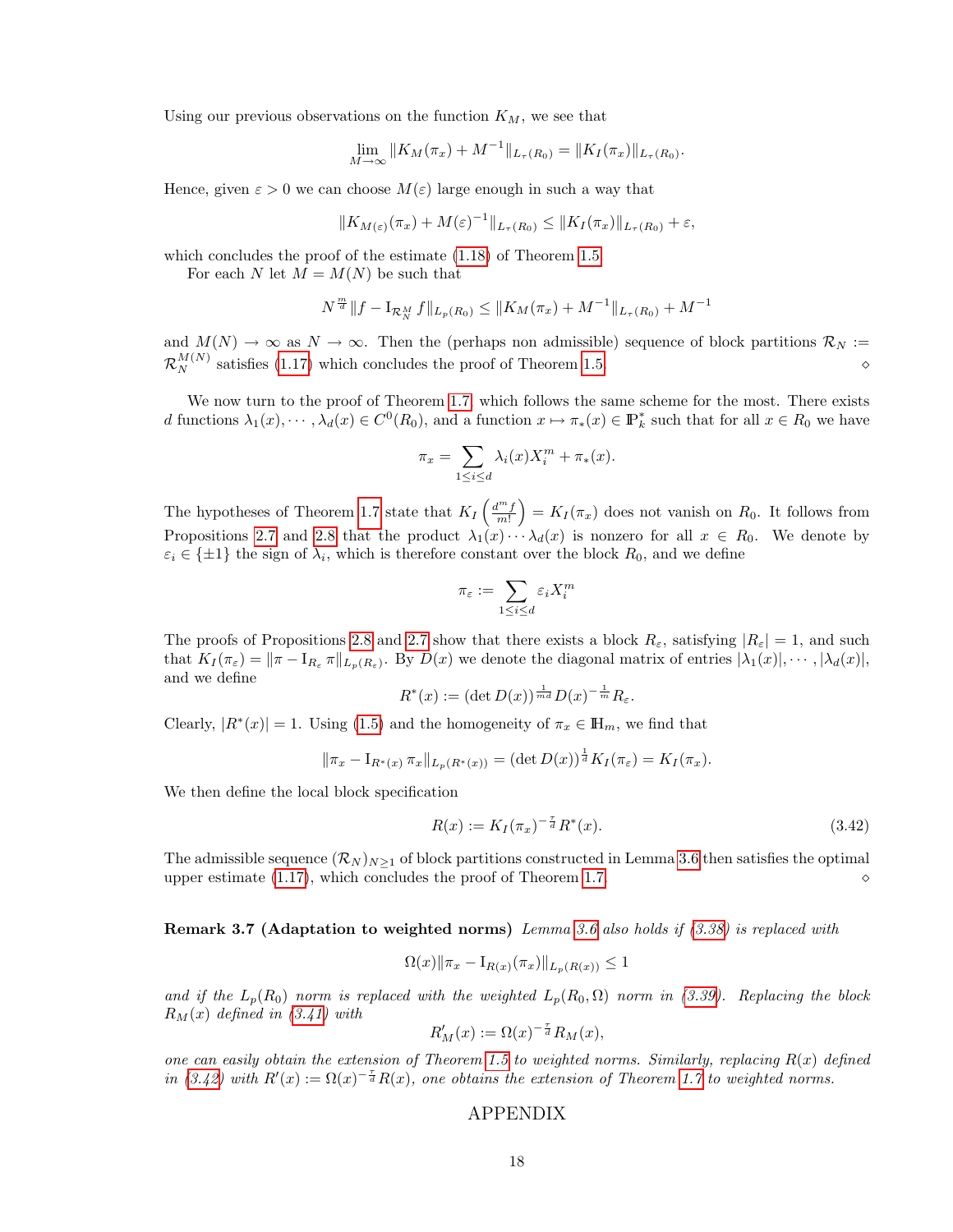

Figure 1: (Left) the initial uniform (coarse) tiling  $\mathcal{Q}_3$  of  $R_0$ . (Right) the set of blocks  $\mathcal{P}_n^1$  in green and the set of blocks  $\mathcal{P}_n^{2*}$  in red.

# A Proof of Lemma [3.5](#page-15-0)

By  $\mathcal{Q}_n$  we denote the standard partition of  $R_0 \in \mathbb{R}^d$  in  $n^d$  identical blocks of diameter  $n^{-1}$  diam $(R_0)$ illustrated on the left in Figure 1. For each  $Q \in \mathcal{Q}_n$  by  $x_Q$  we denote the barycenter of  $Q$  and we consider the tiling  $\mathcal{T}_Q$  of  $\mathbb{R}^d$  formed with the block  $n^{-2}R(x_Q)$  and its translates. We define  $\mathcal{P}_n^1(Q)$  and  $\mathcal{P}_n^1$  as follows

$$
\mathcal{P}_n^1(Q) := \{ R \in \mathcal{T}_Q : \ R \subset Q \} \ \text{ and } \ \mathcal{P}_n^1 := \bigcup_{Q \in \mathcal{Q}_n} \mathcal{P}_n^1(Q).
$$

Comparing the areas, we obtain

$$
\#(\mathcal{P}_n^1) = \sum_{Q \in \mathcal{Q}_n} \mathcal{P}_n^1(Q) \le \sum_{Q \in \mathcal{Q}_n} \frac{|Q|}{|n^{-2}R(x_Q)|} = n^{2d} \sum_{Q \in \mathcal{Q}_n} |Q||R(x_Q)|^{-1}.
$$

From this point, using the continuity of  $x \mapsto |R(x)|$ , one can easily show that  $\frac{\#(\mathcal{P}_n^1)}{n^{2d}} \to \int_{R_0} |R(x)|^{-1} dx$ as  $n \to \infty$ . Furthermore, the property [\(3.36\)](#page-15-1) clearly holds. In order to construct  $\mathcal{P}_n^2$ , we first define two sets of blocks  $\mathcal{P}_n^{2*}(Q)$  and  $\mathcal{P}_n^{2*}$  as follows

$$
\mathcal{P}_n^{2*}(Q) := \{ R \cap Q : \ R \in \mathcal{T}_Q \text{ and } R \cap \partial Q \neq \emptyset \} \text{ and } \mathcal{P}_n^{2*} := \bigcup_{Q \in \mathcal{Q}_n} \mathcal{P}_n^{2*}(Q).
$$

Comparing the surface of  $\partial Q$  with the dimensions of  $R(x_Q)$ , we find that

$$
\#(\mathcal{P}_n^{2*}(Q)) \le Cn^{d-1}
$$

where C is independent of n and of  $Q \in \mathcal{Q}_n$ . Therefore,  $\#(\mathcal{P}_n^{2*}) \leq Cn^{2d-1}$ . The set of blocks  $\mathcal{P}_n^2$  is then obtained by subdividing each block of  $\mathcal{P}_n^{2*}$  into  $o(n)$  (for instance,  $\lfloor \ln(n) \rfloor^d$ ) identical sub-blocks, in such a way that  $\#(\mathcal{P}_n^2)$  is  $o(n^{2d})$  and that the requirement  $(3.37)$  is met.

### References

- <span id="page-18-0"></span>[1] V.F. Babenko, Interpolation of continuous functions by piecewise linear ones, Math. Notes, 24, no.1, (1978) 43–53.
- <span id="page-18-1"></span>[2] V. Babenko, Yu. Babenko, A. Ligun, A. Shumeiko, On asymptotical behavior of the optimal linear spline interpolation error of  $C^2$  functions, East J. Approx., V. 12, N. 1 (2006), 71–101.
- <span id="page-18-2"></span>[3] Yu. Babenko, V. Babenko, D. Skorokhodov, Exact asymptotics of the optimal  $L_{p,\Omega}$ -error of linear spline interpolation, East Journal on Approximations, V. 14, N. 3 (2008), pp. 285–317.
- <span id="page-18-3"></span>[4] Yu. Babenko, On the asymptotic behavior of the optimal error of spline interpolation of multivariate functions, PhD thesis, 2006.